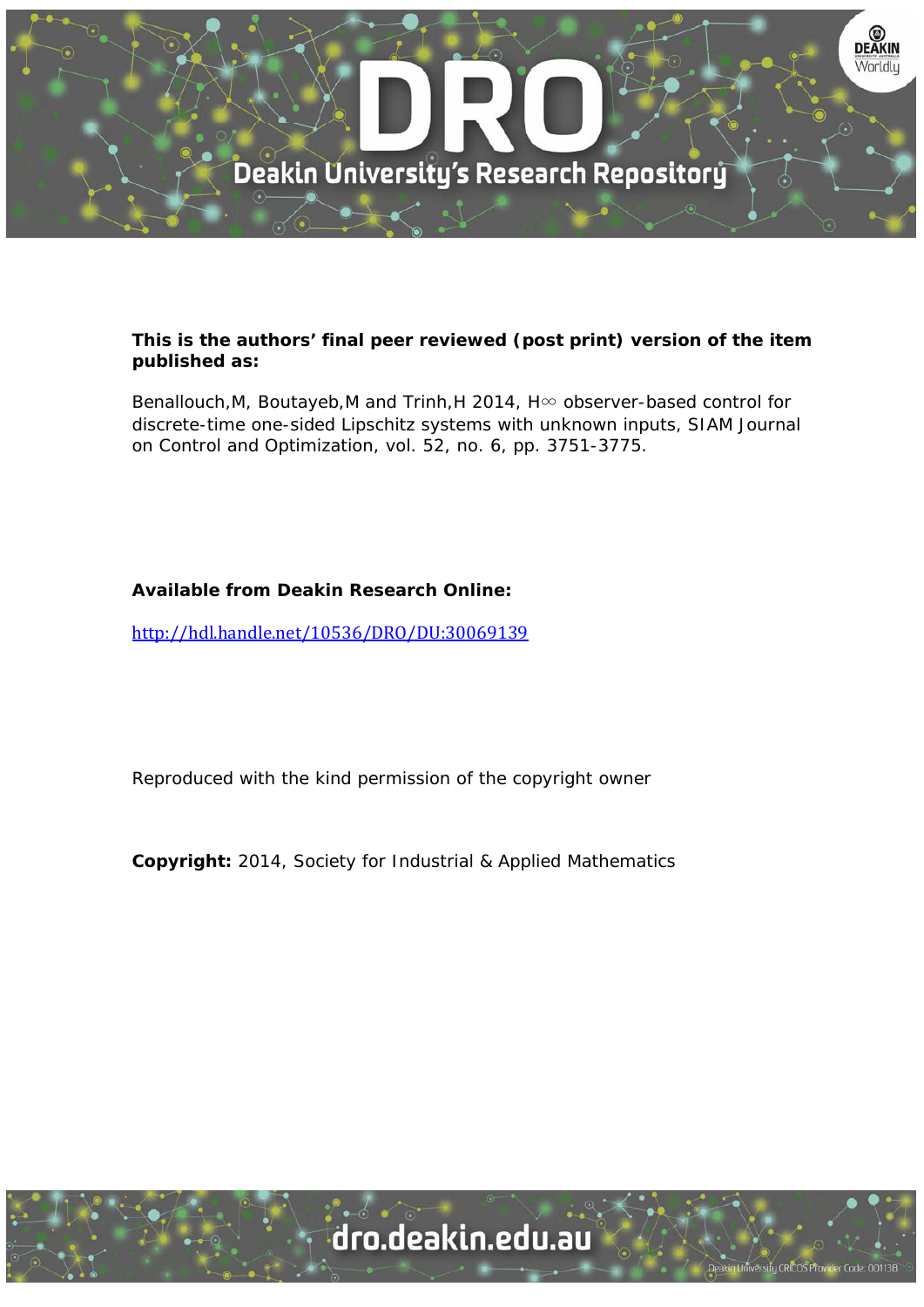## $\mathcal{H}_{\infty}$  OBSERVER-BASED CONTROL FOR DISCRETE-TIME ONE-SIDED LIPSCHITZ SYSTEMS WITH UNKNOWN INPUTS.

M. BENALLOUCH∗, M. BOUTAYEB† , AND H. TRINH‡

Abstract. This paper investigates the problem of robust observer-based stabilization for a class of one-sided nonlinear discrete-time systems subjected to unknown inputs. We propose a simple simultaneous state and input estimator. A nonlinear controller is then proposed to compensate the effects of unknown inputs and to ensure asymptotic stability in closed loop. Several mathematical artifacts are used to deduce stability conditions expressed in terms of LMIs. To show high performances of the proposed technique, a relevant example is provided with comparisons to recent results.

Key words.  $\mathcal{H}_{\infty}$  observer-based controller, One-sided Lipschitz condition, Quadratic innerboundedness, unknown input estimation, Linear matrix inequalities, Discrete-time nonlinear systems.

#### 1. Introduction.

During the last decades, tremendous research activities have been focused on observers and controllers design for dynamical systems especially in the case where such systems are modeled with unknown inputs. Several theoretical results with interesting applications were established in the literature, in particular for nonlinear systems, we refer the reader to [1]-[2] and to the references therein.

Before we state the aim of this paper, we would like to mention some of the interesting works dealing with observer design for nonlinear systems. As there exists no universal approach, state observer design, in particular for nonlinear systems, is still a challenging and open problem. It is worth noticing that most of the existing results concern continuous time systems [3], [4] and [5] with only a few extensions to discrete-time systems [6], [7], [8]. Beside the famous extended Kalman filter, we distinguish a simple and useful nonlinear state observer that is based on the solution of a Riccati-like equation and the Lipschitz condition, we refer the reader to the pioneering work in [9] and some extensions in [10]-[11]. In order to enlarge the domain of attraction and the class of nonlinear systems that can be considered, a useful and more general condition was recently introduced for observers design, that is the onesided Lipschitz condition. Interesting works on state observer design for this type of nonlinear systems were recently developed in [12]-[13]. For example, Hu in [12] and [14], proposed sufficient conditions for the existence of state observers for a class of onesided Lipschitz nonlinear systems. The one-sided Lipschitz condition was introduced to estimate the influence of the nonlinear functions vector on the observer and to show inherent advantages with respect to the conservativeness induced by the classical Lipschitz condition. In [15], the problem of designing reduced-order observer for the same class of systems was discussed. The existence condition of the observer was further discussed by Zhao et al. [16]. Furthermore, one can mention the work of Abbaszadeh and Marquez in [17], in which a new condition known as the quadratically inner bounded property was introduced. In that paper, the advantages of the onesided Lipschitz formulation in control and observation theory were acknowledged and the stability conditions were expressed in terms of Linear Matrix Inequalities (LMIs).

<sup>∗</sup>Lab. Amp`ere UMR CNRS 5005, Dpt EEA, Ecole Centrale de Lyon, Universit´e de Lyon, Ecully, France

<sup>†</sup>Centre de Recherche en Automatique de Nancy (CRAN-UMR 7039), Nancy University-CNRS, IUT de Longwy, 54400 Cosnes et Romain, France

<sup>‡</sup>School of Engineering, Deakin University, Geelong 3217, Australia.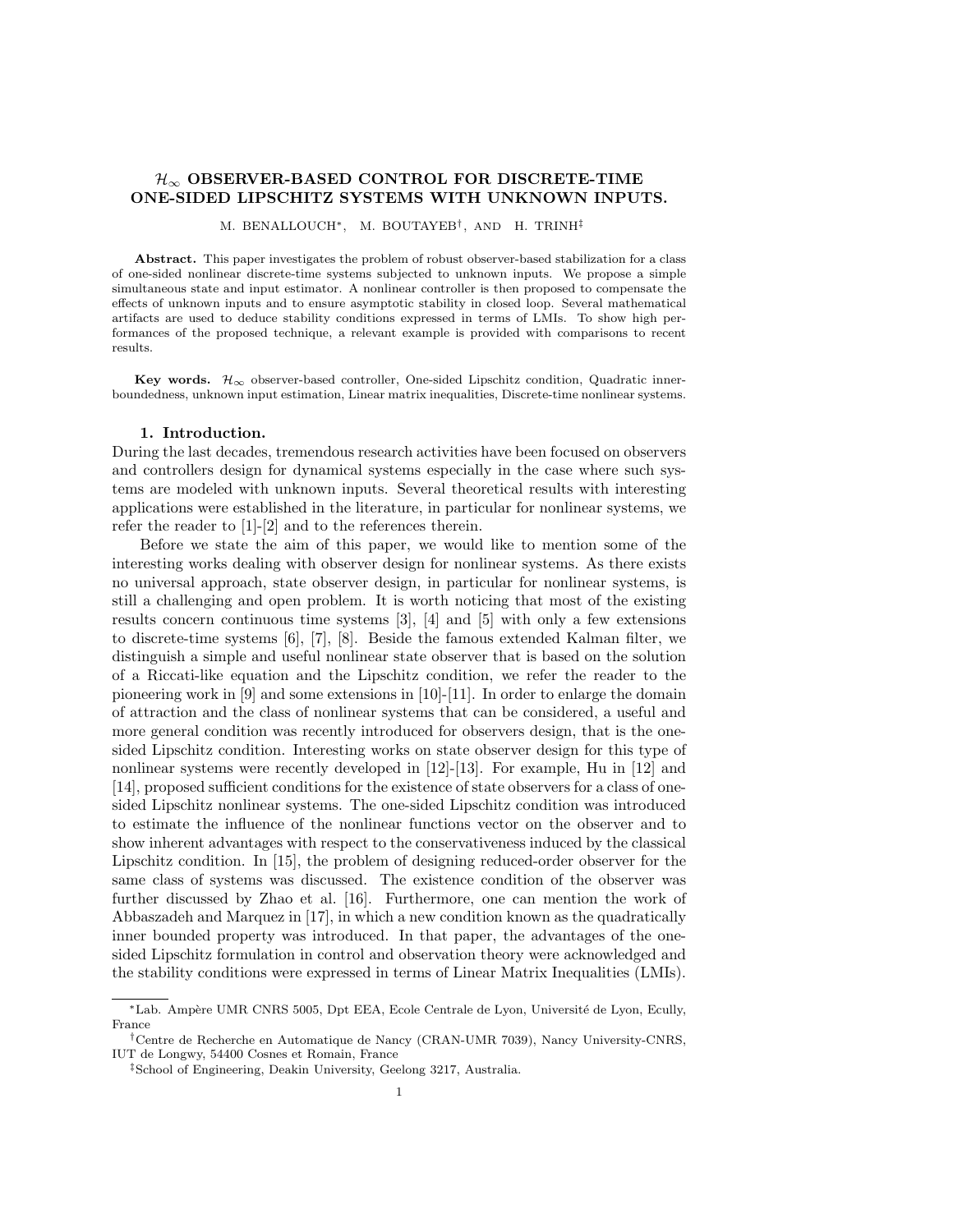More recently, this approach was extended to discrete-time systems [18] and [13].

The problem of observer-based controller design for nonlinear systems has also its share of attention from the automatic control community [19], [20], [21], [22] and [23]. This is motivated by the fact that state estimation is not only important for the purpose of diagnosis and/or monitoring industrial systems but also for control design. In fact, introducing an observer in the closed loop control structure can show different sources of conservatism such as the non-convexity of the bilinear matrix inequality (BMI) formulations. This non-convexity is generally due to the coupling between the unknown matrices of the observer and controller, and Lyapunov matrices. The available solutions to this problem generally involve iterative linear matrix inequality conditions [24]; constrained convex optimization conditions involving the satisfaction of some equality constraints along with an LMI condition [21]; the feasibility of different dependent LMI conditions simultaneously [25]-[26]. A different solution was recently presented in [23] which involved using the Young inequality in a more appropriate manner, the observer and controller gains were computed simultaneously by solving only one linear matrix inequality. Another interesting result was presented in [22] for the case of observer-based output feedback controllers for nonlinear uncertain systems.

The presence of unknown inputs in the system is a severe restriction that can compromise the stability and even deteriorate the performance. Their effect can be more intensified if they affect nonlinearly the system. One of the most successful unknown inputs observer (UIO) design techniques is the use of the decoupling principle in which the estimation error dynamics is completely separated from the unknown inputs. This approach was developed by Wang et al. [27], which proposed a procedure to design a reduced order UIO structure for linear systems with unknown inputs. This pioneering work was followed by several approaches for designing UIOs. For instance, in [28] the authors dealt with the geometric approach, in [29] the authors considered the inversion algorithm. In [30] the singular value decomposition technique was proposed. Besides, concerning the works on algebraic approaches the reader is referred, for instance, to [31]-[32]. The UIO application in fault tolerant control (FTC) procedures has also attracted many researchers (see for instance [33], [34], [35]). In fact, the FTC procedures can be treated using the observer-based controller technique in the presence of unknown inputs. For this purpose, a fixed state feedback controller is designed so that stability and some  $\mathcal{H}_{\infty}$  performances are guaranteed for both fault free and faulty configuration of a class of nonlinear systems. In what follows, let us mention some basic results on active FTC approaches. Indeed, an interesting work developed by Kabore and Wang [33] proposed a simultaneous state and fault estimator based FTC. The considered systems, under some structural conditions, were transformed into special interconnected canonical forms. Those were explored and used to deduce sufficient conditions for fault estimation and stability in closed loop. More recently, the authors in [34] proposed a passive actuator FTC approach for a class of nonlinear systems using the fact that the safe nominal system is locally uniformly asymptotically stable. The Lyapunov state feedback controller proposed there needs the complete knowledge of the state vector as well as the upper bound function of faults. Finally, a simultaneous state and fault estimator to compensate and construct an FTC was proposed by Jiang et al. [35] for a class of nonlinear systems containing additive faults. In addition, the controllers construction is divided into two parts, the first one compensates the fault effects while the second part stabilizes the closed loop system through arbitrary nonlinear functions fixed by the user.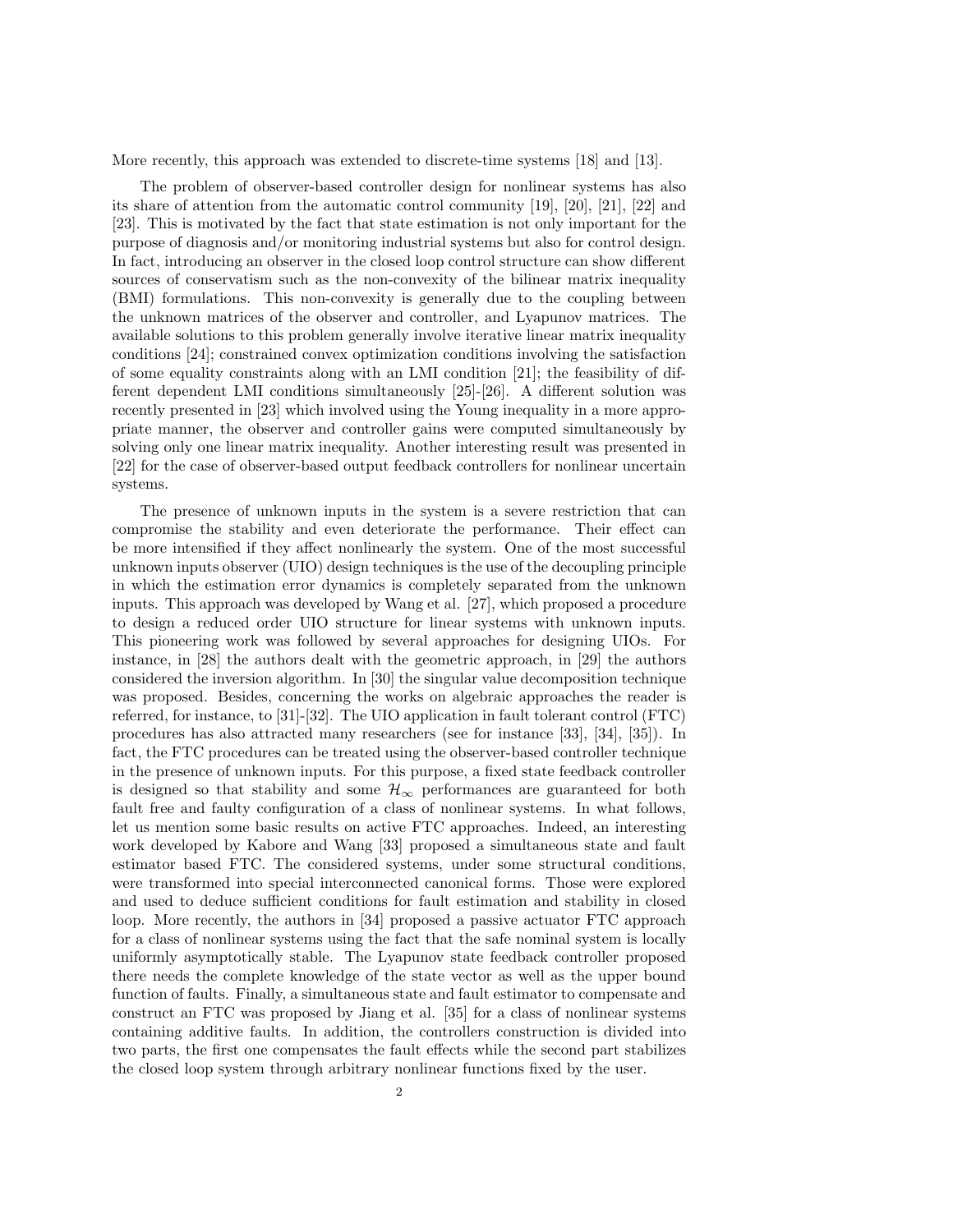In this paper, we investigate a class of nonlinear discrete-time systems with unknown inputs to provide a constructive approach for  $\mathcal{H}_{\infty}$  observer-based control design. In order to put our work with respect to the existing results, we summarize the main contributions by the following points: Firstly, we consider a general class of onesided Lipschitz systems in discrete-time where the nonlinearity depends on both the states and the unknown inputs. Secondly, the one-sided Lipschitz and quadratically inner-bounded conditions are introduced to provide nonrestrictive sufficient conditions. Thirdly, a particular Lyapunov function and an observer-based controller both dependent on the nonlinearities of the system are proposed. Furthermore, unlike some existing works, a matching condition to cancel out the effects of faults is not required. Finally, some mathematical artifacts are used to provide feasible and less conservative LMI stability conditions. These are the reasons why our proposed approach works for a larger class of dynamical systems. With the goal of showing the high performance of the proposed results, we consider a relevant numerical example.

**Notations.** In a matrix, the notation  $\star$  is used for the blocks induced by symmetry.  $\|x\| =$ √  $\overline{x^Tx}$  is the Euclidean norm.  $||x||_{\ell_p^n} = \left(\sum_{i=1}^{\infty}$  $k=0$  $||x(k)||^p$  represents the  $\ell_p^n$ norm of the vector function  $x(\cdot): \mathbb{N} \to \mathbb{R}^n$ . The set  $\ell_p^n$  is the Lebesgue space defined by  $\ell_p^n = \{x(\cdot) : \mathbb{N} \to \mathbb{R}^n : ||x||_{\ell_p^n} < +\infty\}.$ 

The next well-known lemma  $[36]$  is useful in the paper.

LEMMA 1. [36]. For any given matrices  $\Psi$  and  $\Phi$ , and a positive definite matrix  $\Sigma$  with compatible dimension, one has

$$
\forall \epsilon \in \mathbb{R}, \ \epsilon > 0, \ \Psi \Phi^T + \Phi \Psi^T \leqslant \epsilon \Phi \Sigma \Phi^T + \frac{1}{\epsilon} \Psi \Sigma^{-1} \Psi^T.
$$

### 2. Problem statement.

Let us consider the following nonlinear system

$$
\begin{cases}\nx(k+1) = A_x x(k) + E_x f(k) + B_x u(k) + F_x g(x(k), f(k)) + D_x w(k) \\
y(k) = C_y x(k) + D_y w(k)\n\end{cases} (2.1)
$$

where  $x(k) \in \mathbb{R}^n$ ,  $u(k) \in \mathbb{R}^m$  and  $y(k) \in \mathbb{R}^p$  denotes respectively the state, the input vector and the linear output.  $f(k) \in \mathbb{R}^r$  is the unknown actuator fault vector which changes unexpectedly when a fault occurs and is treated here as an unknown input.  $w(k) \in \mathbb{R}^t$  is the disturbances signal which belongs to  $\ell_2[0,\infty]$ .  $A_x, B_x, E_x, F_x, C_y$ ,  $D_x$  and  $D_y$  are constant matrices of adequate dimensions.  $g: \mathbb{R}^n \times \mathbb{R}^r \to \mathbb{R}^q$  is a real nonlinear vector field.

First, for doing so we introduce a simple and equivalent form to (2.1) to estimate both the state and unknown input using  $H_{\infty}$  state estimation techniques. As  $f(k)$  is unknown, let us introduce the artificial model  $f(k+1) = f(k) + w_f(k)$ , the system (2.1) is equivalent to

$$
\begin{cases}\nx(k+1) = A_x x(k) + E_x f(k) + B_x u(k) + h(x(k), f(k)) + D_x w(k) \\
f(k+1) = f(k) + w_f(k) \\
y(k) = C_y x(k) + D_y w(k)\n\end{cases}
$$
\n(2.2)

 $w_f \in \ell_2^r$  may be considered as a vector of disturbances and  $h(x, f) = F_x g(x, f)$ .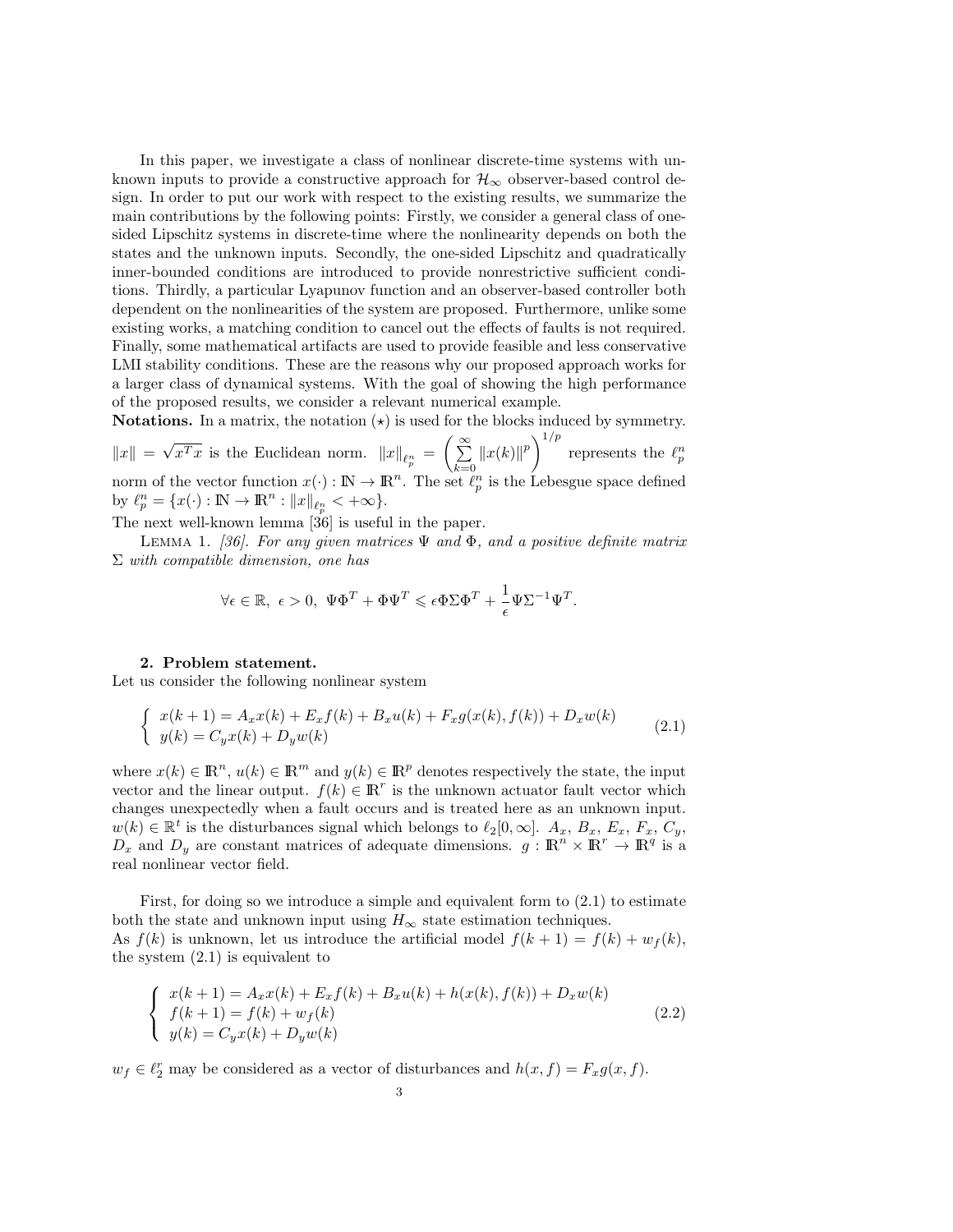The second part of this paper is dedicated to control design that ensures some  $H_{\infty}$ performances. Indeed, what we provide here is a constructive approach to minimize the unknown input effects and at the same time to ensure asymptotic stability. Owing to some mathematical artifacts, we deduce simple LMI stability conditions. The given system (2.2) is equivalent to

$$
\begin{cases} \xi(k+1) = A\xi(k) + Bu(k) + l(\xi(k)) + W_1 w_f(k) + W_2 w(k) \\ y(k) = C\xi(k) + D_y w(k) ; \quad \xi \in \mathbb{R}^{o=n+r} \end{cases}
$$
 (2.3)

.

where  $l(x, f) = Fg(\xi) = [h(x, f)^T \ 0]^T$  and

$$
\xi(k) = \begin{bmatrix} x(k) \\ f(k) \end{bmatrix}, A = \begin{bmatrix} A_x & E_x \\ 0 & I_r \end{bmatrix}, B = \begin{bmatrix} B_x \\ 0 \end{bmatrix}, F = \begin{bmatrix} F_x \\ 0 \end{bmatrix}, W_1 = \begin{bmatrix} 0 \\ I_r \end{bmatrix}, W_2 = \begin{bmatrix} D_x \\ 0 \end{bmatrix}, C^T = \begin{bmatrix} C_y^T \\ 0 \end{bmatrix}
$$

The following assumption is made throughout this paper.

Assumption 1.

1. [12]  $l : \mathbb{R}^n \times \mathbb{R}^r \to \mathbb{R}^{n+r}$  is one-sided Lipschitz with respect to x and f. i.e.

$$
\left\langle l(x,f) - l(\hat{x},\hat{f}), \begin{bmatrix} x - \hat{x} \\ f - \hat{f} \end{bmatrix} \right\rangle \le \rho \left\| \begin{bmatrix} x - \hat{x} \\ f - \hat{f} \end{bmatrix} \right\|^2, \quad \forall \ x, \hat{x} \in \mathbb{R}^n, \ f, \hat{f} \in \mathbb{R}^r \tag{2.4}
$$

The constant  $\rho$  is the so-called one-sided Lipschitz constant. 2.  $[17]$  l is quadratically inner-bounded with respect to x and f. i.e.

$$
\left\|l(x,f) - l(\hat{x},\hat{f})\right\|^2 \leq \beta \left\|\begin{bmatrix}x-\hat{x} \\ f-\hat{f}\end{bmatrix}\right\|^2 + \gamma \left\langle\begin{bmatrix}x-\hat{x} \\ f-\hat{f}\end{bmatrix}, l(x,f) - l(\hat{x},\hat{f})\right\rangle. (2.5)
$$

where  $\beta$  and  $\gamma$  are real scalars.

Unlike the well-known Lipschitz condition, the constants  $\rho$ ,  $\beta$  and  $\gamma$  can be positive, negative or zero. In addition, if the function  $l$  is Lipschitz, then it also one-sided Lipschitz and quadratically inner-bounded, but the converse is not true (see [17]). In addition, in the observer synthesis of one-sided Lipschitz systems, the concept of quadratic inner-boundedness of  $l$  (see [17]) is useful.

The aim of this paper is to investigate the problem of robust observer-based stabilization for a class of one-sided nonlinear discrete-time systems in the presence of unknown inputs. The contributions of this paper and the improvements with respect to existing results can be summarized by the following points:

- We consider a general class of nonlinear discrete-time systems where the nonlinearity depends on both the states and the unknown inputs. In this sense, this contribution can be then considered as an extension of the papers [23] and [35].
- The one-sided Lipschitz and quadratically inner-bounded conditions are introduced to provide nonrestrictive sufficient conditions.
- The well-known matching conditions  $\text{Im}(E_x) \subseteq \text{Im}(B_x)$  and  $\text{rank}(C_yE_x) =$ rank( $E_x$ ) to cancel completely the unknown inputs effects are not required, contrarily to [35].
- The upper bounds on the unknown inputs and their derivatives are not needed nor used for the observer and controller design.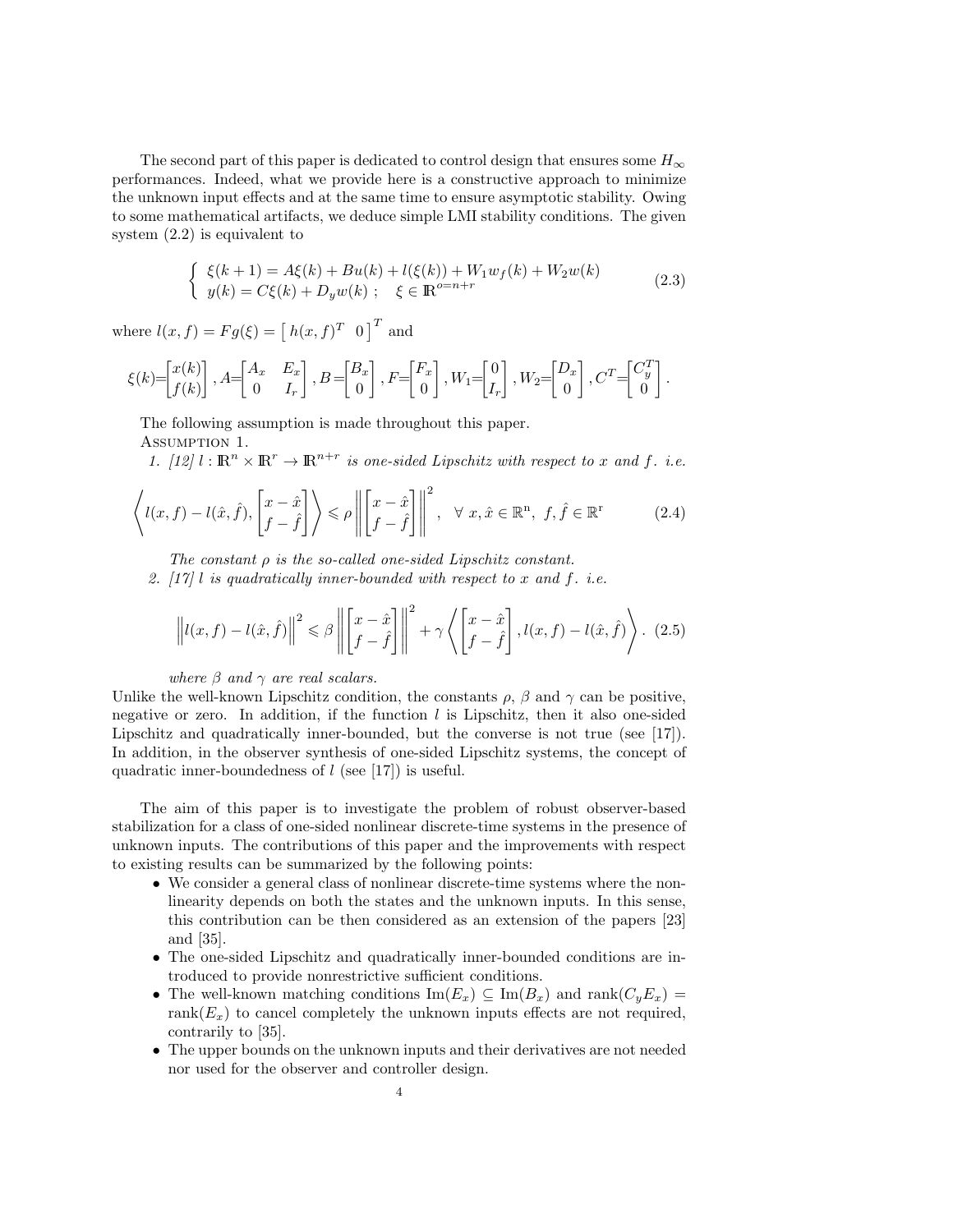- Only one step is needed to solve the observer-based stabilization problem. As a consequence, unlike some existing works in the literature (see for instance [21], [6]), the problem is stated in the form of one LMI condition without any additional restrictive conditions, such as equality constraints or a priori choice of the Lyapunov matrix.
- A particular Lyapunov function and a controller law both dependent on the nonlinearities of the system are proposed.
- Through the simulations, we obtain high performances of the proposed approach under severe conditions (small disturbance attenuation level and increased frequency of the unknown input signal).

These are the reasons why our proposed approach represents a useful degree of freedom and works for a large class of dynamical systems.

## 3.  $\mathcal{H}_{\infty}$  nonlinear unknown input observer.

The goal of this section is to design an asymptotic nonlinear observer to estimate simultaneously the state vector and the unknown inputs. This observer has the following form

$$
\begin{cases}\n\hat{x}(k+1) = A_x \hat{x}(k) + E_x \hat{f}(k) + B_x u(k) + h(\hat{x}(k), \hat{f}(k)) + K_1(y(k) - \hat{y}(k)) \\
\hat{f}(k+1) = \hat{f}(k) + K_2(y(k) - \hat{y}(k)) \\
\hat{y}(k) = C_y \hat{x}(k)\n\end{cases}
$$
\n(3.1)

such that  $\hat{\xi} = \left[\hat{x}^T \hat{f}^T\right]^T$  is an asymptotic estimate of  $\xi$ ,  $K_1$  and  $K_2$  are the matrix gains to be computed. For observer design, we need the following assumption.

ASSUMPTION 2. The pair  $(A, C)$  is assumed to be detectable.

REMARK 1. The assumption 2 is expressed in terms of the matrices of system (2.3). It can equivalently be formulated in terms of the matrices of system (2.1) as follows

1. the pair  $(A_x, C_y)$  is detectable,

2. rank  $E_x = r$ ,

3. rank  $\begin{bmatrix} A_3 & A_4 - I \\ C & 0 \end{bmatrix}$  $C_1$   $C_2$  $\Big] = n$ , where the real matrices  $A_3$ ,  $A_4$ ,  $C_1$  and  $C_2$  are obtained by using two arbitrary non singular matrices  $\Omega_1$  and  $\Omega_2$  as follows

$$
\Omega_1 A_x \Omega_1^{-1} = \begin{bmatrix} A_1 & A_2 \\ A_3 & A_4 \end{bmatrix}, \quad C_y \Omega_1^{-1} = \begin{bmatrix} C_1 & C_2 \end{bmatrix}, \quad -\Omega_1 E_x \Omega_2 = \begin{bmatrix} I_r \\ 0 \end{bmatrix}. \tag{3.2}
$$

PROOF OF REMARK 1.

A simple reasoning shows that

$$
\text{rank}\begin{bmatrix} sI_{n+r} - A \\ C \end{bmatrix} = \text{rank}\begin{bmatrix} 0 & I & 0 \\ I & 0 & 0 \\ 0 & 0 & I \end{bmatrix} \begin{bmatrix} sI_n - A_x & -E_x \\ 0 & s_1I_r \\ C_y & 0 \end{bmatrix} \begin{bmatrix} 0 & I \\ I & 0 \end{bmatrix}
$$

$$
= \text{rank}\begin{bmatrix} s_1I_r & 0 \\ -E_x & sI_n - A_x \\ 0 & C_y \end{bmatrix}, \quad \text{with} \quad s_1 = s - 1,\tag{3.3}
$$

If  $s_1 = s - 1 \neq 0$  and from the detectability of the pair  $(A, C)$  and by the fact that (3.3) is a triangular matrix, we have

$$
\operatorname{rank}\begin{bmatrix} sI_{n+r} - A \\ C \end{bmatrix} < n + r \iff \operatorname{rank}\begin{bmatrix} sI_n - A_x \\ C_y \end{bmatrix} < n
$$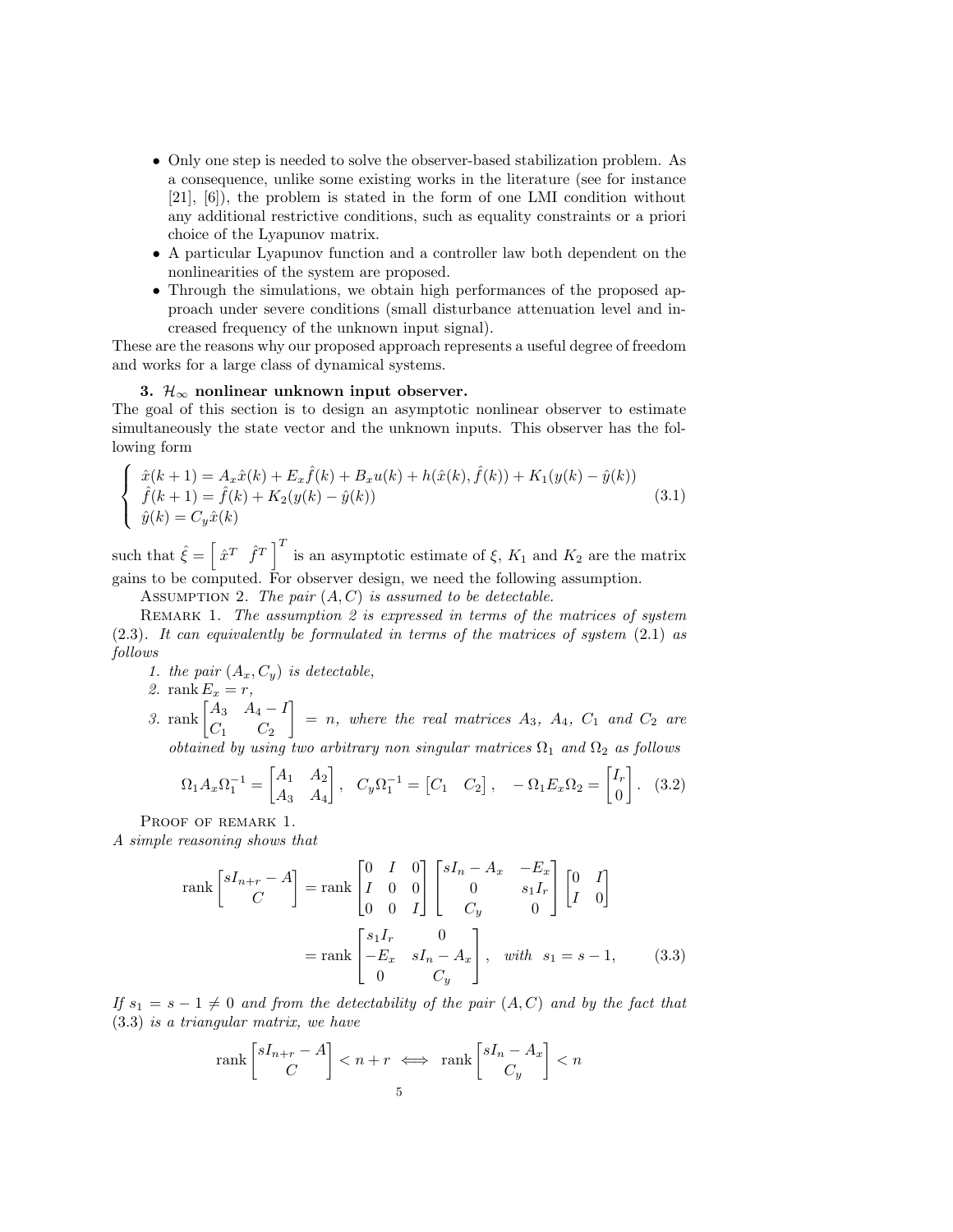Therefore, the pair  $(A_x, C_y)$  is then detectable.

On the other hand, if  $s_1 = s - 1 = 0$ , we have

$$
\begin{bmatrix} s_1 I_r & 0 \ -E_x & sI_n - A_x \ 0 & C_y \end{bmatrix} = \begin{bmatrix} 0 & 0 \ -E_x & I_n - A_x \ 0 & C_y \end{bmatrix} \text{ with } \text{rank}(E_x) = r. \tag{3.4}
$$

Let introduce the arbitrary non singular matrices  $\Omega_1$  and  $\Omega_2$  defined in (3.2) so that

$$
\begin{bmatrix} \Omega_1 & 0 \\ 0 & I \end{bmatrix} \begin{bmatrix} -E_x & I_n - A_x \\ 0 & C_y \end{bmatrix} \begin{bmatrix} \Omega_2 & 0 \\ 0 & \Omega_1^{-1} \end{bmatrix} = \begin{bmatrix} -\Omega_1 E_x \Omega_2 & I - \Omega_1 A_x \Omega_1^{-1} \\ 0 & C_y \Omega_1^{-1} \end{bmatrix} = \begin{bmatrix} I_r & I - A_1 & -A_2 \\ 0 & -A_3 & I - A_4 \\ 0 & C_1 & C_2 \end{bmatrix}
$$
(3.5)

For  $s = 1$ , by the fact that (3.5) is a triangular matrix, we have

$$
\operatorname{rank}\begin{bmatrix} I_r & I - A_1 & -A_2 \\ 0 & -A_3 & I - A_4 \\ 0 & C_1 & C_2 \end{bmatrix} = n + r \iff \operatorname{rank}\begin{bmatrix} -A_3 & I - A_4 \\ C_1 & C_2 \end{bmatrix} = n.
$$

finally, the item 3 of Remark 1 is also verified. This ends the proof.

Let  $e = \xi - \hat{\xi}$  and  $K = \begin{bmatrix} K_1^T & K_2^T \end{bmatrix}^T$ . Then from the observer (3.1) and the system (2.2), the state estimation error is described by

$$
e(k+1) = (A - KC)e + \Delta l_k + W_1 w_f + (W_2 - KD_y)w.
$$
 (3.6)

where  $\Delta l_k = F \Delta g_k = \mathcal{E}_L^T \Delta h_k$ ,  $\Delta g_k = g(\xi) - g(\hat{\xi})$ ,  $\Delta h_k = h(\xi) - h(\hat{\xi})$  and  $\mathcal{E}_L =$  $[\begin{array}{cc} I_n & 0_{\mathbb{R}^{n \times r}} \end{array}].$ 

Taking into account the presence of the disturbances  $w_f$  and w, the aim is to minimize the  $\ell_2$  gain between the noise input  $\mathbf{w} = \begin{bmatrix} w_f^T & w^T \end{bmatrix}^T$  and the estimation error e. By extension of the linear case, the  $\ell_2$  gain is called  ${}^{\tilde{a}}\mathcal{H}_{\infty}$  norm" (see [37]). More precisely, given the system (2.2) and the observer (3.1), the problem of  $\mathcal{H}_{\infty}$ filter design is to determine matrices  $K_1$  and  $K_2$  in (3.1) so that

$$
\lim_{k \to \infty} e(k) = 0 \text{ for } w_f = 0; w = 0
$$
\n(3.7)

$$
\|e(k)\|_{\ell_2} < \sqrt{\lambda \left\| \begin{bmatrix} w_f(k) \\ w(k) \end{bmatrix} \right\|_{\ell_2}^2 + \kappa_0 \left\| e(0) \right\|^2}, \quad \text{for all } \begin{bmatrix} w_f \\ w \end{bmatrix} \neq 0 \tag{3.8}
$$

where  $\lambda > 0$  is the disturbance attenuation level to be minimized. Notice that where  $w_f = 0$  this represents the case of constant inputs. The problem of  $\mathcal{H}_{\infty}$  filtering design (3.7)-(3.8) can be reduced to finding a Lyapunov function  $V_k(e) > 0$  so that

$$
\mathcal{V} \triangleq \Delta V + e^T e - \lambda w_f^T w_f - \lambda w^T w < 0. \tag{3.9}
$$

where  $\Delta V = V_{k+1} - V_k$ .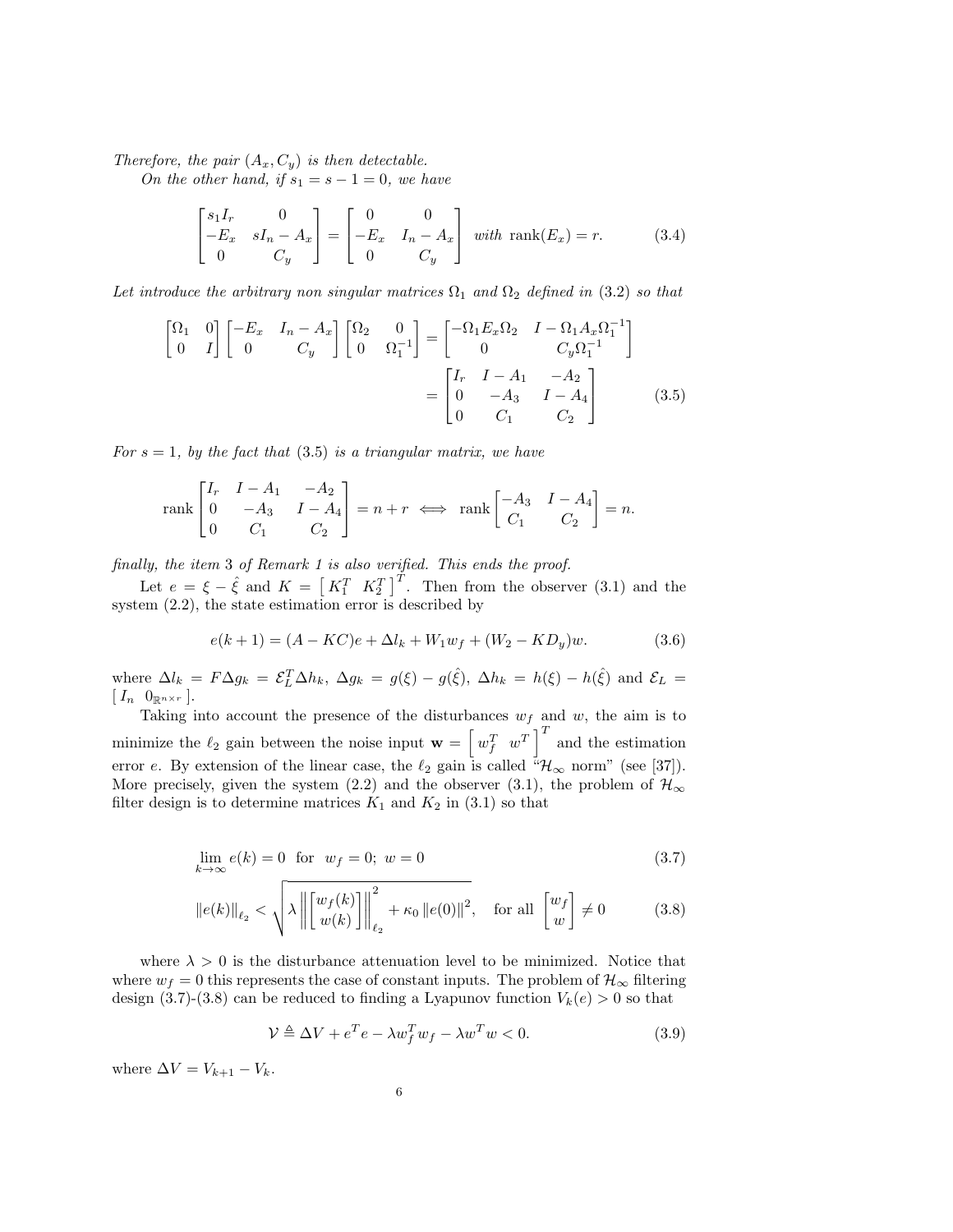A simple reasoning shows that (3.9) implies the two conditions (3.7) and (3.8) (see appendix 8.2).

In the following theorem, sufficient conditions ensuring (3.9) are provided with an optimal disturbance attenuation level  $\lambda$ .

THEOREM 1. Under the assumption 1, the system  $(3.1)$  is an asymptotic observer for system (2.2) if there exist scalars  $\lambda > 0$ ,  $\alpha > 0$ ,  $\mu_1 > 0$ ,  $\mu_2 > 0$ , and  $\epsilon > 0$  and matrices  $P = P^T > \alpha I_{n+r}$ ,  $Q = Q^T > 0$ , S and X, that solve the following convex optimization problem

$$
\min(\lambda) \quad subject \quad to \quad \mathbb{N} < 0 \tag{3.10}
$$

and

$$
\begin{bmatrix} P & S \\ S^T & Q \end{bmatrix} > 0 \tag{3.11}
$$

where  $\mathbb N$  is given by

|                | $\mathbb{N}_{11}$ | $\eta \mathbb{N}_{12} \mathcal{E}_L^T + \mathbb{S}$ | $\theta$                       | $\eta \mathbb{N}_{12} W_1$ |                                        | $\mathbb{N}_{12}$ | $\mathbb{N}_{12}$ | 0                   |                        |  |
|----------------|-------------------|-----------------------------------------------------|--------------------------------|----------------------------|----------------------------------------|-------------------|-------------------|---------------------|------------------------|--|
|                | $\star$           | $\mathbb{N}_{22}$                                   | $\mathcal{E}_L\mathbb{N}_{23}$ | $\eta \mathcal{E}_L PW_1$  | $\eta \mathcal{E}_L \mathbb{N}_{15}^T$ | $\boldsymbol{0}$  | $\theta$          | $\theta$            | 0                      |  |
|                | $\star$           | $\star$                                             | $\mathbb{N}_{33}$              | $\mathbb{N}_{23}^T W_1$    | $\theta$                               | $\theta$          | $\theta$          | $\mathbb{N}_{23}^T$ | 0                      |  |
|                | $\star$           | $^\star$                                            | $\star$                        | $\mathbb{N}_{44}$          | $\eta W_1^T\mathbb{N}_{15}^T$          | $\theta$          | $\theta$          | $\theta$            | $\overline{0}$         |  |
| $\mathbb{N} =$ | $^\star$          | $\star$                                             | $\star$                        | $^\star$                   | $-\lambda I_t$                         | $\mathbb{N}_{15}$ | $\theta$          | $\theta$            | $\mathbb{N}_{15}$      |  |
|                | $\star$           | $\star$                                             | $^\star$                       | $^\star$                   | $\star$                                | $-\eta^{-1}P$     | $\theta$          | $\theta$            | $\overline{0}$         |  |
|                | $\star$           | $^\star$                                            | $^\star$                       | $^\star$                   | $^\star$                               | $\star$           | $-\epsilon P$     | $\theta$            | $\theta$               |  |
|                | $\star$           | $^\star$                                            | $^\star$                       | $^\star$                   | $\star$                                | $^\star$          | $\star$           | $-\tau_1 P$         | 0                      |  |
|                | $^\star$          | $^\star$                                            | $^\star$                       | $^\star$                   | $\star$                                | $^\star$          | $^{\star}$        | $^\star$            | $\frac{-1}{\epsilon}P$ |  |
|                |                   |                                                     |                                |                            |                                        |                   |                   |                     | (3.12)                 |  |

with

$$
\begin{cases}\n\eta = 1 + 2(|\rho| + |\beta|) \\
\tau_1 = \frac{\epsilon}{1 + \epsilon^2} \\
\delta = \mu_1 \rho + \mu_2 \beta \\
\mathbb{S} = (\mu_2 \gamma - \mu_1) \mathcal{E}_L^T - S \\
\mathbb{N}_{11} = -P + (2\delta + 1)I_{n+r} \\
\mathbb{N}_{12} = A^T P - C^T \mathcal{X} \\
\mathbb{N}_{15} = W_2^T P - D_y^T \mathcal{X} \\
\mathbb{N}_{22} = \eta \mathcal{E}_L P \mathcal{E}_L^T - Q - 2\mu_2 \mathcal{E}_L \mathcal{E}_L^T \\
\mathbb{N}_{23} = S + \alpha(\gamma - 1) \mathcal{E}_L^T \\
\mathbb{N}_{33} = Q - 2\alpha \mathcal{E}_L \mathcal{E}_L^T \\
\mathbb{N}_{44} = \eta W_1^T P W_1 - \lambda I_r\n\end{cases} (3.13)
$$

Then, the gain for observer is given by  $K = P^{-1} \mathcal{X}^T$ . Proof. Let us consider the quadratic Lyapunov function

$$
V_k = \begin{bmatrix} e(k) \\ \Delta h_k \end{bmatrix}^T \begin{bmatrix} P & S \\ S^T & Q \end{bmatrix} \begin{bmatrix} e(k) \\ \Delta h_k \end{bmatrix}
$$
 (3.14)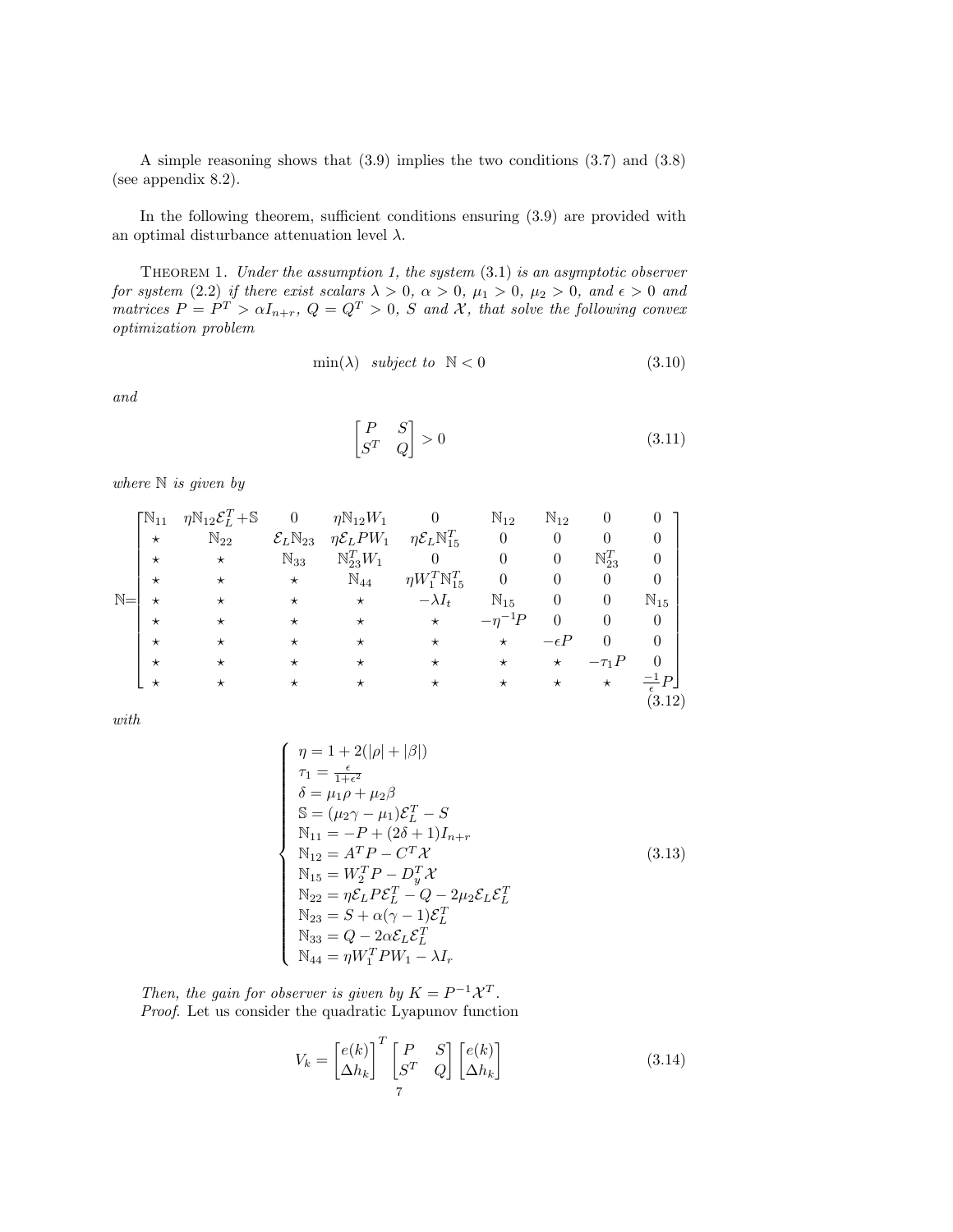where  $\Delta h_k$  defined in (3.6) and  $\begin{bmatrix} P & S \\ cT & C \end{bmatrix}$  $S^T$  Q  $\bigg] > 0.$  Moreover, the variation  $\Delta V = V_{k+1}$  −  $V_k$  of this Lyapunov function is given by

$$
\Delta V = e^{T}(k+1)Pe(k+1) - e^{T}(k)Pe(k) - \Delta h_k^T Q \Delta h_k + \Delta h_{k+1}^T Q \Delta h_{k+1} + 2e^{T}(k+1)S \Delta h_{k+1} - 2e^{T}(k)S \Delta h_k.
$$
 (3.15)

The one-sided Lipschitz and the quadratically inner-bounded conditions (2.4) and (2.5) give the following inequality

$$
\begin{cases} \mu_1 \rho \|e\|^2 - \mu_1 e^T \Delta l_k \ge 0\\ \mu_2 \beta \|e\|^2 + \mu_2 \gamma e^T \Delta l_k - \mu_2 \| \Delta l_k \|^2 \ge 0 \end{cases}
$$
\n(3.16)

where  $\mu_1$  and  $\mu_2$  are arbitrary strictly positive scalars.

The following inequality is obtained by adding the left hand side of (3.16) to (3.15)

$$
\Delta V \le e^{T}(k+1)Pe(k+1) + e^{T}(k)(-P + 2\delta I)e(k) + 2e^{T}(k)\Im\Delta h_{k} + 2e^{T}(k+1)S\Delta h_{k+1} - \Delta h_{k}^{T}(Q + 2\mu_{2}\mathcal{E}_{L}\mathcal{E}_{L}^{T})\Delta h_{k} + \Delta h_{k+1}^{T}Q\Delta h_{k+1}
$$
(3.17)

where  $\delta$  and  $\Im$  are given by (3.13).

On the other hand, using the one-sided Lipschitz and the inner-bounded conditions (2.4) and (2.5) with the fact that  $P > \alpha I_n$ , it follows that

$$
|\rho| e^{T}(k+1)Pe(k+1) - \alpha e^{T}(k+1)\Delta l_{k+1}
$$
  
\n
$$
> \alpha \left( |\rho| \|e(k+1)\|^{2} - e^{T}(k+1)\Delta l_{k+1} \right) \ge 0
$$
  
\n
$$
|\beta| e^{T}(k+1)Pe(k+1) + \alpha \gamma e^{T}(k+1)\Delta l_{k+1} - \alpha \Delta l_{k+1}^{T}\Delta l_{k+1}
$$
\n(3.18)

$$
\beta | e^{T}(k+1)Pe(k+1) + \alpha \gamma e^{T}(k+1)\Delta l_{k+1} - \alpha \Delta l_{k+1}^{T}\Delta l_{k+1}
$$
  
>  $\alpha \left( |\beta| \| e(k+1) \|^{2} + \gamma e^{T}(k+1)\Delta l_{k+1} - \Delta l_{k+1}^{T}\Delta l_{k+1} \right) \ge 0.$  (3.19)

Thus, by adding the left terms in inequalities (3.18) and (3.19) to (3.17), we get

$$
\Delta V \leq \eta e^{T} (k+1) Pe(k+1) + e^{T} (k) (-P + 2\delta I) e(k) + 2e^{T} (k) \delta \Delta h_{k}
$$
  
-  $\Delta h_{k}^{T} (Q + 2\mu_{2} \mathcal{E}_{L} \mathcal{E}_{L}^{T}) \Delta h_{k} + 2e^{T} (k+1) \mathbb{N}_{23} \Delta h_{k+1} + \Delta h_{k+1}^{T} \mathbb{N}_{33} \Delta h_{k+1}$  (3.20)

where  $\eta$ ,  $\mathbb{N}_{23}$  and  $\mathbb{N}_{33}$  are given by (3.13).

Using the dynamics of the estimation error (3.6) and based on the Lyapunov stability theory, the convergence of the estimation error is guaranteed, as long as  $V$  is negative definite, which holds if

$$
\xi^T \mathcal{N} \xi < 0 \tag{3.21}
$$

where

$$
\xi^{T}(k) = \left[e^{T}(k) \quad \Delta h_{K}^{T} \quad \Delta h_{K+1}^{T} \quad w_{f}^{T}(k) \quad w^{T}(k)\right]
$$
\n(3.22)

and

$$
\mathcal{N} = \begin{bmatrix}\n\mathbb{N}_{11} + \eta \mathcal{N}_{12} P^{-1} \mathcal{N}_{12}^T & \eta \mathcal{N}_{12} \mathcal{E}_L^T + \mathbb{S} & \mathcal{N}_{12} P^{-1} \mathbb{N}_{23} & \eta \mathcal{N}_{12} W_1 & \eta \mathcal{N}_{12} P^{-1} \mathcal{N}_{15}^T \\
\star & \mathbb{N}_{22} & \mathcal{E}_L \mathbb{N}_{23} & \eta \mathcal{E}_L P W_1 & \eta \mathcal{E}_L \mathcal{N}_{15}^T \\
\star & \star & \mathbb{N}_{33} & \mathbb{N}_{23}^T W_1 & \mathbb{N}_{23}^T P^{-1} \mathcal{N}_{15}^T \\
\star & \star & \star & \mathbb{N}_{44} & \eta W_1^T \mathcal{N}_{15}^T \\
\star & \star & \star & \star & \eta \mathcal{N}_{15} P^{-1} \mathcal{N}_{15}^T - \lambda I\n\end{bmatrix}
$$
\n(3.23)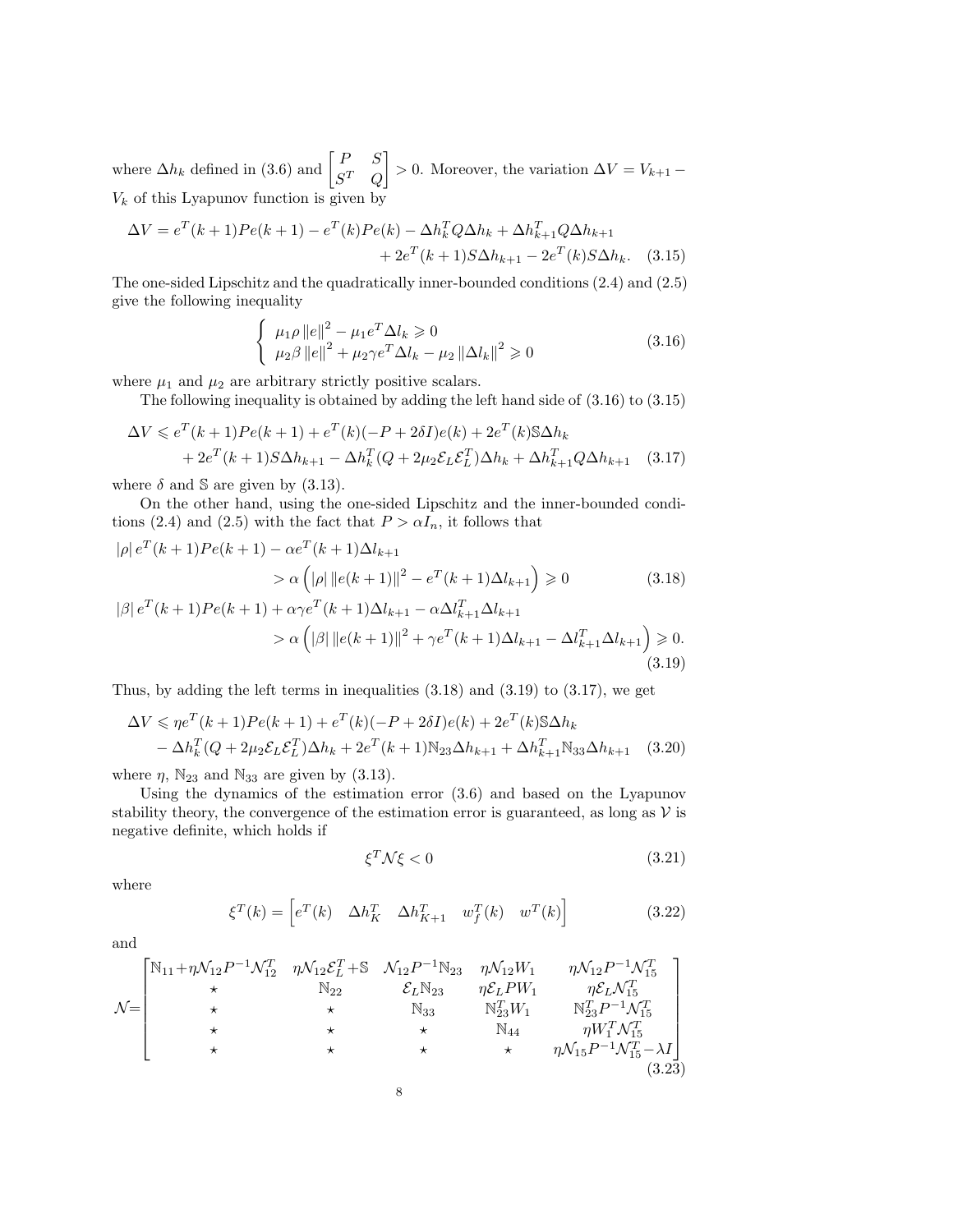with  $\mathcal{N}_{12} = (A - KC)^T P$  and  $\mathcal{N}_{15} = (W_2 - KD_y)^T P$ .

The BMI problem of (3.21)-(3.23) is not convex and the existing LMI computational procedures can not be applied. To linearize the BMI problem (3.21)-(3.23), we proceed in three steps.

The first step concerns matrices  $\mathcal{N}_{12}P^{-1}\mathbb{N}_{23}$  and  $\mathbb{N}_{23}^T P^{-1}\mathcal{N}_{15}^T$ . Since we have P,  $\mathcal{N}_{12}$ ,  $\mathcal{N}_{15}$  and  $\mathbb{N}_{23}$  acting separately in (3.23), and  $\mathcal{N}_{12}$ ,  $\widetilde{\mathcal{N}}_{15}$  and  $\widetilde{\mathbb{N}}_{23}$  are a function of K, P and S, it is necessary to rewrite  $\mathcal{N}_{12}P^{-1}\mathbb{N}_{23}$  and  $\mathbb{N}_{23}^T P^{-1}\mathcal{N}_{15}^T$  under a form so that  $\mathcal{N}_{12}$ ,  $\mathcal{N}_{15}$  and  $\mathbb{N}_{23}$  appear separately in this equation. Notice that the matrix  $\mathcal{N}$ can be rewritten as follows

$$
\mathcal{N} = \overline{\mathcal{N}}_1 + \underbrace{\Psi \Phi^T + \Phi \Psi^T}_{\overline{\mathcal{N}}_2}
$$
\n(3.24)

where

$$
\overline{\mathcal{N}}_1 = \begin{bmatrix}\n\mathbb{N}_{11} + \eta \mathcal{N}_{12} P^{-1} \mathcal{N}_{12}^T & \eta \mathcal{N}_{12} \mathcal{E}_L^T + \mathbb{S} & \mathbf{0} & \eta \mathcal{N}_{12} W_1 & \eta \mathcal{N}_{12} P^{-1} \mathcal{N}_{15}^T \\
\star & \mathbb{N}_{22} & \mathcal{E}_L \mathbb{N}_{23} & \eta \mathcal{E}_L P W_1 & \eta \mathcal{E}_L \mathcal{N}_{15}^T \\
\star & \star & \mathbb{N}_{33} & \mathbb{N}_{23}^T W_1 & \mathbf{0} \\
\star & \star & \star & \mathbb{N}_{44} & \eta W_1^T \mathcal{N}_{15}^T \\
\star & \star & \star & \star & \eta \mathcal{N}_{15} P^{-1} \mathcal{N}_{15}^T - \lambda I\end{bmatrix}
$$

and

$$
\Psi^T = \begin{bmatrix} \mathcal{N}_{12}^T & 0 & 0 & 0 & 0 \\ 0 & 0 & \mathbb{N}_{23} & 0 & 0 \end{bmatrix}, \ \Phi^T = \begin{bmatrix} 0 & 0 & P^{-1} \mathbb{N}_{23} & 0 & 0 \\ 0 & 0 & 0 & 0 & P^{-1} \mathcal{N}_{15}^T \end{bmatrix}.
$$

In the second step, we use the lemma 1 with  $\Sigma = P$  to obtain an upper bound of the term  $\Psi \Phi^T + \Phi \Psi^T$  in (3.24) and the following inequality holds for any scalar  $\epsilon > 0$ 

$$
\Psi\Phi^T + \Phi\Psi^T \leqslant \epsilon \begin{bmatrix} 0 & 0 \\ 0 & 0 \\ \mathbb{N}_{23}^T & 0 \\ 0 & 0 \\ 0 & \mathcal{N}_{15} \end{bmatrix} P^{-1} \begin{bmatrix} 0 & 0 \\ 0 & 0 \\ \mathbb{N}_{23}^T & 0 \\ 0 & 0 \\ 0 & \mathcal{N}_{15} \end{bmatrix}^T + \frac{1}{\epsilon} \begin{bmatrix} \mathcal{N}_{12} & 0 \\ 0 & 0 \\ 0 & \mathbb{N}_{23}^T \\ 0 & 0 \\ 0 & 0 \end{bmatrix} P^{-1} \begin{bmatrix} \mathcal{N}_{12} & 0 \\ 0 & 0 \\ 0 & \mathbb{N}_{23}^T \\ 0 & 0 \\ 0 & 0 \end{bmatrix}^T
$$

Substituting  $(3.25)$  into  $(3.24)$ , we get:

$$
\mathcal{N} \leqslant \overline{\mathcal{N}}_1 + \epsilon \begin{bmatrix} 0 & 0 \\ 0 & 0 \\ \mathbb{N}_{23}^T & 0 \\ 0 & 0 \\ 0 & \mathcal{N}_{15} \end{bmatrix} P^{-1} \begin{bmatrix} 0 & 0 \\ 0 & 0 \\ \mathbb{N}_{23}^T & 0 \\ 0 & 0 \\ 0 & \mathcal{N}_{15} \end{bmatrix}^T + \frac{1}{\epsilon} \begin{bmatrix} \mathcal{N}_{12} & 0 \\ 0 & 0 \\ 0 & \mathbb{N}_{23}^T \\ 0 & 0 \\ 0 & 0 \end{bmatrix} P^{-1} \begin{bmatrix} \mathcal{N}_{12} & 0 \\ 0 & 0 \\ 0 & \mathbb{N}_{33}^T \\ 0 & 0 \\ 0 & 0 \end{bmatrix}^T
$$
\n
$$
(3.26)
$$

This implies that if the linear matrix inequality

$$
\mathbf{N} = \begin{bmatrix}\n\mathbb{N}_{11} + \Upsilon_1^T \Pi \Upsilon_1 & \eta \mathcal{N}_{12} \mathcal{E}_L^T + \mathbb{S} & 0 & \eta \mathcal{N}_{12} W_1 & \Upsilon_1^T \Pi \Upsilon_5 \\
\star & \mathbb{N}_{22} & \mathcal{E}_L \mathbb{N}_{23} & \eta \mathcal{E}_L P W_1 & \eta \mathcal{E}_L \mathcal{N}_{15}^T \\
\star & \star & \mathbb{N}_{33} + \Upsilon_3^T \Pi \Upsilon_3 & \mathbb{N}_{23}^T W_1 & 0 \\
\star & \star & \star & \mathbb{N}_{44} & \eta W_1^T \mathcal{N}_{15}^T \\
\star & \star & \star & \star & \Upsilon_5^T \Pi \Upsilon_5 - \lambda I\n\end{bmatrix} < 0
$$
\n(3.27)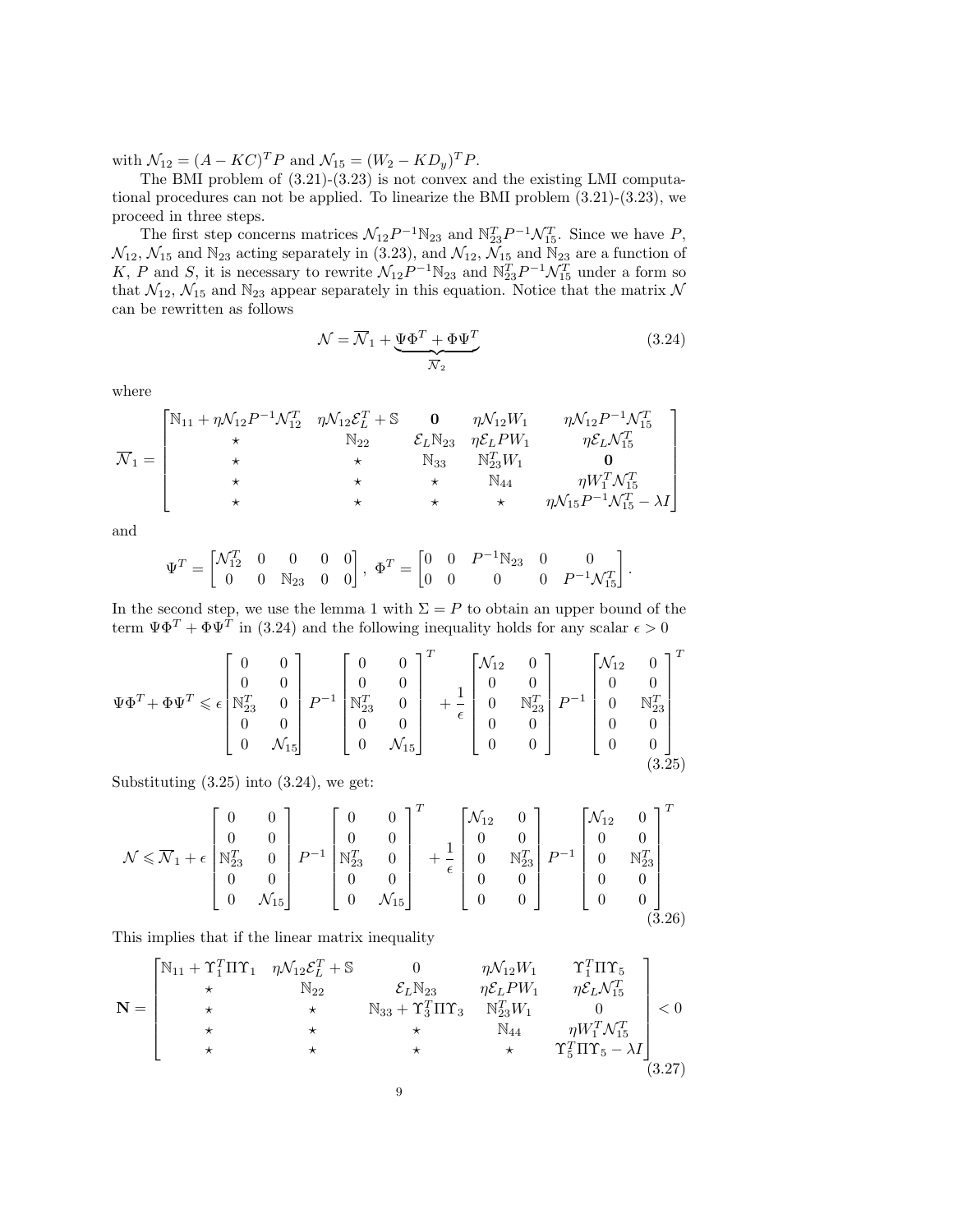is verified then  $\Delta V < 0$ , where

$$
\begin{cases}\n\Upsilon_1^T = \begin{bmatrix} \mathcal{N}_{12} & \mathcal{N}_{12} & 0 & 0 \end{bmatrix} \\
\Upsilon_3^T = \begin{bmatrix} 0 & 0 & \mathbb{N}_{23}^T & 0 \end{bmatrix} \\
\Upsilon_5^T = \begin{bmatrix} \mathcal{N}_{15} & 0 & 0 & \mathcal{N}_{15} \end{bmatrix} \\
\Pi = \text{bdiag}(\eta P^{-1}, \epsilon^{-1} P^{-1}, \frac{1+\epsilon^2}{\epsilon} P^{-1}, \epsilon P^{-1})\n\end{cases}
$$

Now, notice that

$$
\mathbf{N} = \mathbf{N}_1 + \Upsilon \Pi \Upsilon^T < 0 \tag{3.28}
$$

where

$$
\Upsilon^T = \begin{bmatrix} \Upsilon_1 & 0 & \Upsilon_3 & 0 & \Upsilon_5 \end{bmatrix}
$$

and

$$
\mathbf{N}_1 = \begin{bmatrix} \mathbb{N}_{11} & \eta \mathcal{N}_{12} \mathcal{E}_L^T + \mathbb{S} & 0 & \eta \mathcal{N}_{12} W_1 & 0 \\ \star & \mathbb{N}_{22} & \mathcal{E}_L \mathbb{N}_{23} & \eta \mathcal{E}_L P W_1 & \eta \mathcal{E}_L \mathcal{N}_{15}^T \\ \star & \star & \mathbb{N}_{33} & \mathbb{N}_{23}^T W_1 & 0 \\ \star & \star & \star & \mathbb{N}_{44} & \eta W_1^T \mathcal{N}_{15}^T \\ \star & \star & \star & \star & -\lambda I \end{bmatrix}
$$

Finally, using the Schur lemma [38] and the notation  $X = K^T P$ , the inequality in (3.28) and the LMI in (3.10) are equivalent, which completes the proof.  $\square$ 

#### 4.  $\mathcal{H}_{\infty}$  unknown input observer-based control.

In this section, we study and deduce sufficient conditions under which the discretetime one-sided Lipschitz nonlinear system (2.1) is asymptotically stable under the action of unknown input observer-based nonlinear feedback. To achieve this goal, we first introduce two assumptions.

Assumption 3.

- 1. The pair  $(A_x, B_x)$  is assumed to be stabilizable.
- 2. In the sequel, without loss of generality, we consider the class of nonlinear functions that satisfy  $l(0,0) = 0$ . Applying the one-sided Lipschitz and the quadratically inner-bounded conditions  $(2.4)$  and  $(2.5)$  on the system  $(2.1)$ , we get

$$
\begin{cases} \langle l(x,f),\xi\rangle \leqslant \rho \left\| \xi \right\|^2\\ \left\| l(x,f) \right\|^2 \leqslant \beta \left\| \xi \right\|^2 + \gamma \langle \xi, l(x,f) \rangle \end{cases} \tag{4.1}
$$

where  $\xi = \begin{bmatrix} x^T & f^T \end{bmatrix}^T$ .

Since our objective is to develop a state observer-based controller, then only the estimates of x and  $f$ , are available for feedback. The controller of  $(2.1)$  we propose here is given by

$$
u = u_x + u_f + u_g \tag{4.2}
$$

where  $u_x = -L_1 \hat{x}$ ,  $u_f = -L_2 \hat{f}$  and  $u_g = -L_3 g(\hat{x}, \hat{f})$ .

In the following, owing to several linearization techniques, we give a synthesis method of the controller which consists in finding the gains  $L_1$ ,  $L_2$ ,  $L_3$ ,  $K_1$  and  $K_2$  through an LMI approach.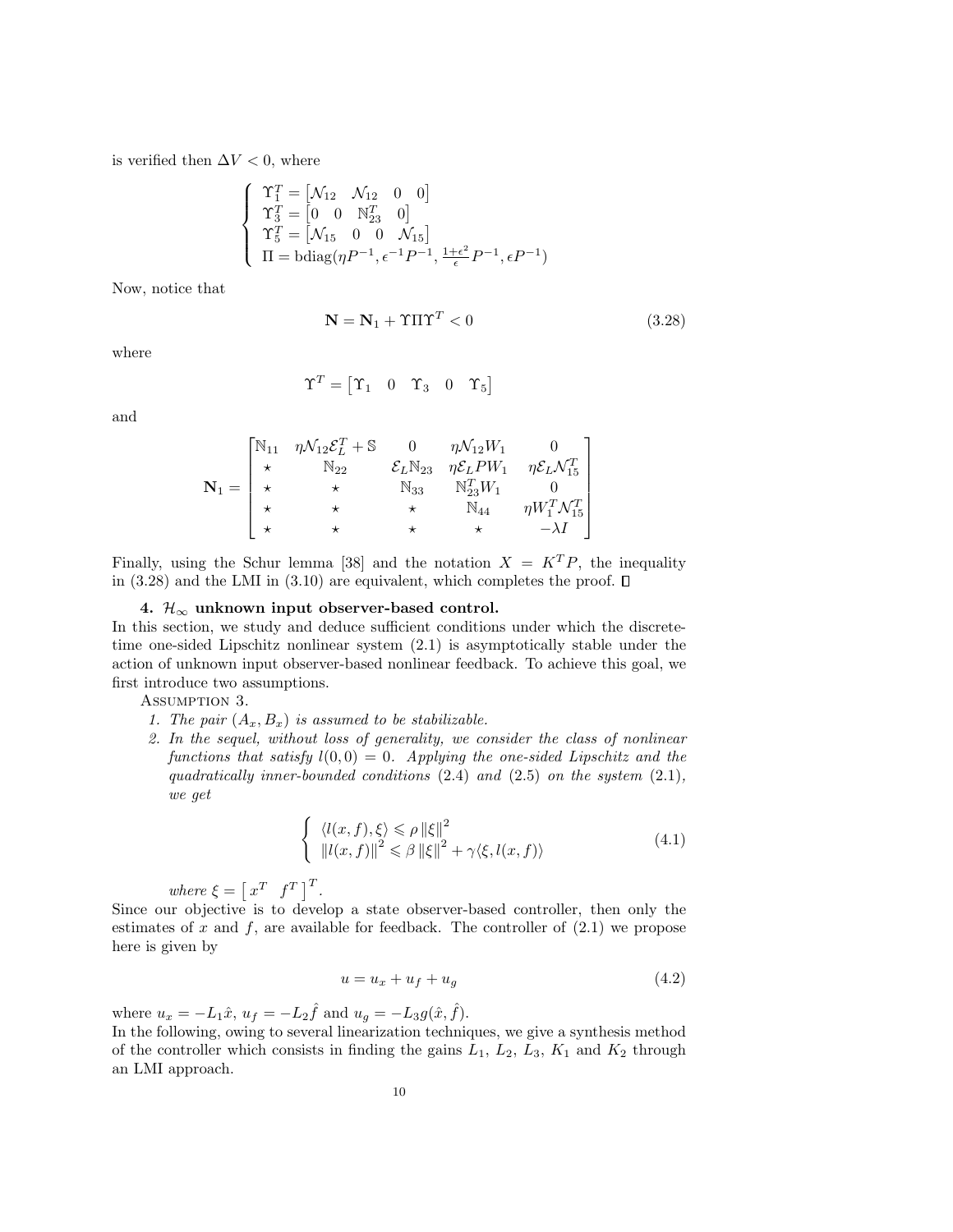The closed-loop system generated by system  $(2.1)$  with the control law  $(4.2)$  is given by

$$
x(k+1) = (A_x - B_x L_1)x + B_x Le + (E_x - B_x L_2)f + B_x L_3 \Delta g_k + (F_x - B_x L_3)g(\xi) + D_x w
$$
\n(4.3)

with  $L = [L_1 \ L_2]$  and  $\Delta g_k$  defined in (3.6).

Taking the presence of the disturbance  $\begin{bmatrix} f^T & w_f^T & w^T \end{bmatrix}^T$  into account, the aim is to minimize the  $\ell_2$  gain from the noise input  $\begin{bmatrix} f^T & w_f^T & w^T \end{bmatrix}^T$  to the vector  $\begin{bmatrix} e^T & x^T \end{bmatrix}^T$ . This problem is called in the sequel as the  $\mathcal{H}_{\infty}$  observer-based control design (see [37]). More precisely, given the system (2.1) and the dynamical equation (3.6), the problem of  $\mathcal{H}_{\infty}$  observer-based control design is to determine matrices K,  $L_1$ ,  $L_2$  and  $L_3$  in  $(3.1)$  and  $(4.2)$  so that

$$
\lim_{k \to \infty} \begin{bmatrix} e(k) \\ x(k) \end{bmatrix} = 0 \quad \text{for} \quad \begin{bmatrix} f \\ w_f \\ w \end{bmatrix} = 0 \tag{4.4}
$$

$$
\left\| \begin{bmatrix} e(k) \\ x(k) \end{bmatrix} \right\|_{\ell_2} < \sqrt{\lambda \left\| \begin{bmatrix} f(k) \\ w_f(k) \\ w(k) \end{bmatrix} \right\|_{\ell_2}^2} + \kappa_0 \left\| \begin{bmatrix} e(0) \\ x(0) \end{bmatrix} \right\|^2, \quad \text{for all } \begin{bmatrix} f \\ w_f \\ w \end{bmatrix} \neq 0 \tag{4.5}
$$

where  $\lambda > 0$  is the disturbance attenuation level to be minimized.

The  $\mathcal{H}_{\infty}$  observer-based control design (4.4)-(4.5) can be reduced to find a Lyapunov function  $V(e, x) > 0$  so that

$$
\mathcal{V} \triangleq \Delta V(e, x) + e^T e + x^T x - \lambda (f^T f + w_f^T w_f + w^T w) < 0. \tag{4.6}
$$

A simple reasoning shows that (4.6) implies the two conditions (4.4) and (4.5) (see appendix 8.2).

Now, we are in position to state and prove our result on the existence of observerbased controller  $(3.1)$  and  $(4.2)$  for system  $(2.1)$ .

THEOREM 2. Under the assumptions 1, 2 and 3, the  $\mathcal{H}_{\infty}$  observer-based control design problem for system (2.1), observer (3.1) and feedback control (4.2) is achieved if there exist real scalars  $\lambda > 0$ ,  $\mu_1 > 0$ ,  $\mu_2 > 0$ ,  $\theta_1 > 0$ ,  $\theta_2 > 0$ ,  $\epsilon > 0$ ,  $\alpha > 0$  and matrices  $P = P^T > \alpha I_{n+r}$ ,  $\Gamma = \Gamma^T$ , S, Q, X, Y,  $L_2$  and  $L_3$  that solve the following convex optimization problem

$$
\min(\lambda) \quad subject \quad to \quad \mathbb{M} < 0 \tag{4.7}
$$

and

$$
\begin{bmatrix} P & S \\ S^T & Q \end{bmatrix} > 0,\tag{4.8}
$$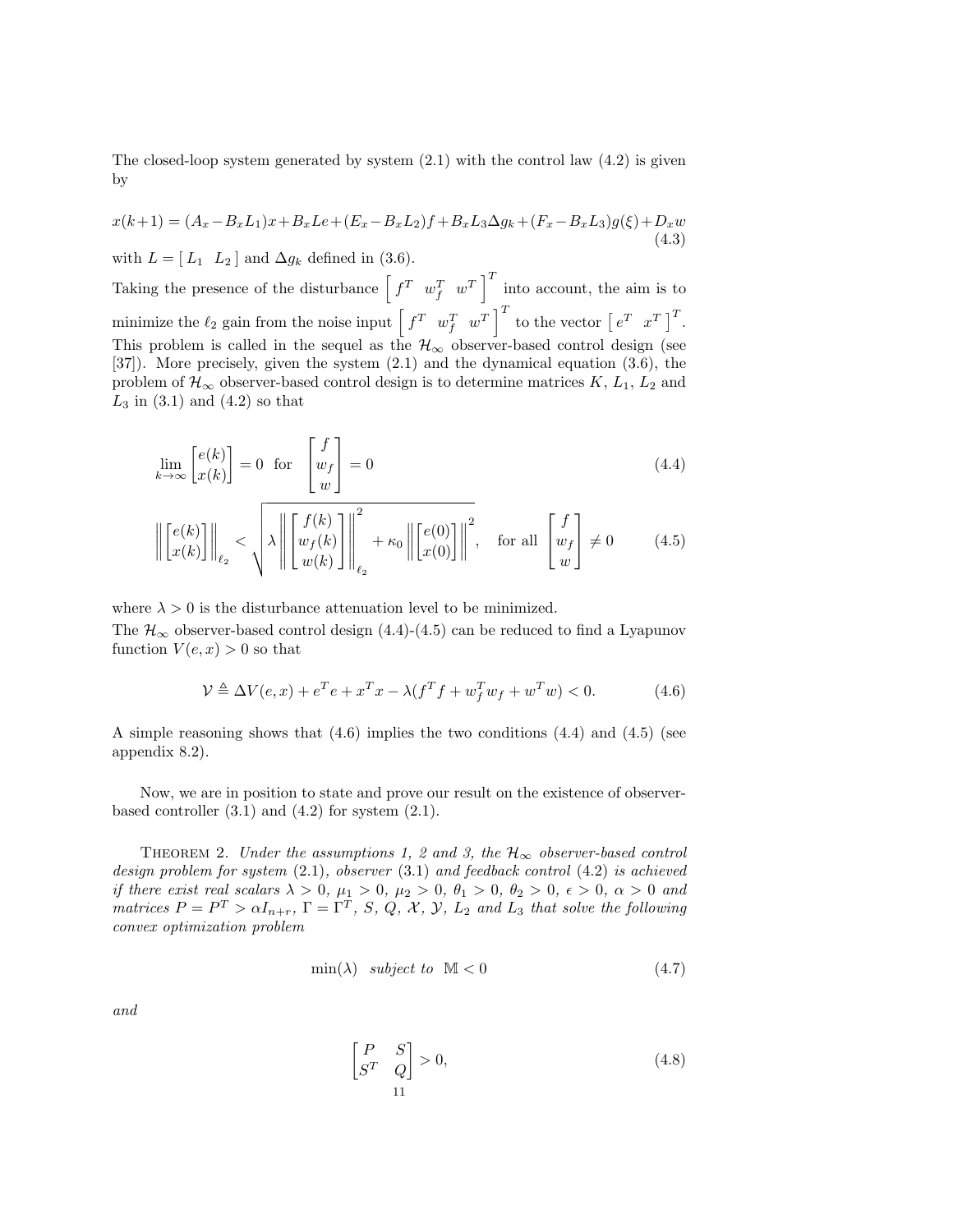| where |                                 |                |            |                       |                |                |                        |                |                 |                    |                   |                   |                  |                     |                        |                  |
|-------|---------------------------------|----------------|------------|-----------------------|----------------|----------------|------------------------|----------------|-----------------|--------------------|-------------------|-------------------|------------------|---------------------|------------------------|------------------|
|       | $\lceil \mathbb{M}_{11} \rceil$ | $\overline{0}$ | S          | $\overline{0}$        | $\overline{0}$ | $\overline{0}$ | $\boldsymbol{0}$       | $\overline{0}$ | $M_{19}$        | $M_{12}$           | $\mathbb{M}_{12}$ | $\mathcal{E}_L^T$ | $\mathbf{0}$     | $\overline{0}$      | $\overline{0}$         | $\mathbf{0}$     |
|       | $^\star$                        | $-\Gamma$      | $\theta$   | $\overline{0}$        | $M_{25}$       | $\overline{0}$ | $\Omega$               | $\overline{0}$ | $\mathbb{H}_1$  | $\overline{0}$     | 0                 | $\overline{0}$    | $\Gamma$         | $\Omega$            | $\theta$               | $\mathbf{0}$     |
|       | $^{\star}$                      | $\star$        | $M_{33}$   | $F^T \mathbb{M}_{23}$ | $\theta$       | $\overline{0}$ | $\overline{0}$         | $\overline{0}$ | $L_3^T B_x^T$   | $F^TP$             | $\overline{0}$    | $\overline{0}$    | $\boldsymbol{0}$ | $\overline{0}$      | $\overline{0}$         | $\overline{0}$   |
|       | $^{\star}$                      | $\star$        | $^{\star}$ | $\mathbb{M}_{44}$     | $\mathbf{0}$   | $\overline{0}$ | $\mathbb{M}_{23}^TW_1$ | $\overline{0}$ | $\overline{0}$  | $\overline{0}$     | 0                 | $\boldsymbol{0}$  | $\boldsymbol{0}$ | $\mathbb{M}_{23}^T$ | 0                      | $\mathbf{0}$     |
|       | $\star$                         | $^\star$       | $^\star$   | $\star$               | $M_{55}$       | $\overline{0}$ | $\mathbf{0}$           | $\overline{0}$ | $\mathcal{H}_3$ | $\overline{0}$     | 0                 | $\boldsymbol{0}$  | $\boldsymbol{0}$ | $\mathbf{0}$        | $\overline{0}$         | $\boldsymbol{0}$ |
|       | $^{\star}$                      | $^\star$       | $\star$    | $\star$               | $\star$        | $M_{66}$       | $\overline{0}$         | $\overline{0}$ | $\mathcal{H}_2$ | $\mathbf{0}$       | $\boldsymbol{0}$  | $\overline{0}$    | $\boldsymbol{0}$ | $\overline{0}$      | $\boldsymbol{0}$       | $\overline{0}$   |
|       | $\star$                         | $\star$        | $\star$    | $^{\star}$            | $^{\star}$     | $\star$        | $-\lambda I_r$         | $\overline{0}$ | $\mathbf{0}$    | $W_1^T P$          | $\overline{0}$    | $\theta$          | $\overline{0}$   | $\overline{0}$      | $\overline{0}$         | $\boldsymbol{0}$ |
|       | $\star$                         | $\star$        | $^{\star}$ | $\star$               | $^{\star}$     | $\star$        | $\star$                | $-\lambda I_t$ | $D_x^T$         | $M_{15}$           | $\overline{0}$    | $\overline{0}$    | $\overline{0}$   | $\overline{0}$      | $M_{15}$               | $\overline{0}$   |
| $M =$ | $^\star$                        | $\star$        | $\star$    | $\star$               | $^{\star}$     | $\star$        | $^\star$               | $\star$        | $-\Gamma$       | $\mathbf{0}$       | 0                 | $\overline{0}$    | $\overline{0}$   | $\overline{0}$      | $\overline{0}$         | $B_x\mathcal{Y}$ |
|       | $^\star$                        | $^\star$       | $^\star$   | $^\star$              | $^{\star}$     | $^{\star}$     | $^{\star}$             | $^{\star}$     | $\star$         | $\frac{-1}{\eta}P$ | $\boldsymbol{0}$  | $\overline{0}$    | $\mathbf{0}$     | $\overline{0}$      | $\boldsymbol{0}$       | $\mathbf{0}$     |
|       | $^\star$                        | $\star$        | $\star$    | $^\star$              | $^{\star}$     | $\star$        | $\star$                | $\star$        | $^\star$        | $\star$            | $-\epsilon P$     | $\theta$          | $\overline{0}$   | $\overline{0}$      | $\overline{0}$         | $\boldsymbol{0}$ |
|       | $^{\star}$                      | $\star$        | $\star$    | $\star$               | $^{\star}$     | $\star$        | $\star$                | $\star$        | $\star$         | $\star$            | $\star$           | $-\epsilon\Gamma$ | $\overline{0}$   | $\Omega$            | $\Omega$               | $\boldsymbol{0}$ |
|       | $^{\star}$                      | $\star$        | $^\star$   | $\star$               | $^{\star}$     | $^{\star}$     | $\star$                | $^{\star}$     | $^\star$        | $^\star$           | $^\star$          | $\star$           | $-\tau_3 I_n$    | $\overline{0}$      | $\overline{0}$         | $\mathbf{0}$     |
|       | $^{\star}$                      | $^\star$       | $\star$    | $^\star$              | $^{\star}$     | $^{\star}$     | $^{\star}$             | $^{\star}$     | $^\star$        | $^\star$           | $^\star$          | $^{\star}$        | $\star$          | $-\tau_4 P$         | $\overline{0}$         | $\overline{0}$   |
|       | $^\star$                        | $\star$        | $^{\star}$ | $^{\star}$            | $^{\star}$     | $\star$        | $\star$                | $^{\star}$     | $^\star$        | $\star$            | $^\star$          | $\star$           | $^\star$         | $^{\star}$          | $\frac{-1}{\epsilon}P$ | $\overline{0}$   |
|       | $^\star$                        | $\star$        | $\star$    | $^{\star}$            | $^{\star}$     | $\star$        | $^\star$               | $^\star$       | $^\star$        | $^\star$           | $^\star$          | $^\star$          | $^\star$         | $^\star$            | $^\star$               | - 1 -            |

with

$$
\begin{cases}\n\eta = 1 + 2(|\rho| + |\beta|) \\
\delta_1 = 2(\mu_1 \rho + \mu_2 \beta), \\
\delta_2 = 2(\theta_1 \rho + \theta_2 \beta), \ \delta_3 = \theta_2 \gamma - \theta_1 \\
\tau_3 = \frac{1}{1 + \delta_2}, \quad \tau_4 = \frac{\epsilon}{1 + \epsilon^2} \\
\mathbb{S} = (\mu_2 \gamma - \mu_1)F - SF_x \\
\mathbb{M}_{11} = -P + (\delta_1 + 1)I_{n+r} \\
\mathbb{M}_{12} = A^T P - C^T \mathcal{X} \\
\mathbb{M}_{13} = W_2^T P - D_J^T \mathcal{X} \\
\mathbb{M}_{19} = \mathcal{E}_r^T L_J^T B_x^T \\
\mathbb{M}_{23} = SF_x + \alpha(\gamma - 1)F \\
\mathbb{M}_{25} = \delta_3 \Gamma F_x \\
\mathbb{M}_{33} = -F_x^T (Q + 2\mu_2 I_n) F_x \\
\mathbb{M}_{44} = F_x^T (Q - 2\alpha I_n) F_x \\
\mathbb{M}_{55} = -2\theta_2 F_x^T F_x \\
\mathbb{M}_{66} = (\delta_2 - \lambda)I_r \\
\mathbb{H}_1 = \Gamma A_x^T - \mathcal{Y}^T B_x^T \\
\mathcal{H}_2 = (E_x - B_x L_2)^T, \quad \mathcal{H}_3 = (F_x - B_x L_3)^T\n\end{cases} (4.10)
$$

(4.9)

The gains K and  $L_1$  are given by  $K = P^{-1} \mathcal{X}^T$  and  $L_1 = \mathcal{Y} \Gamma^{-1}$ . *Proof.* See the Appendix 8.1.  $\square$ 

REMARK 2. The optimization approach proposed in this paper relies on the inequality  $(4.6)$  which is later relaxed in the form of LMI  $(4.7)$ . In the relaxation process we restricted the search for  $\lambda$  to a particular class of Lyapunov functions in quadratic form. This comes with some loss of generality, potentially resulting in a limitation of the performance one can hope for. One possible solution for enhancing performance (i.e., obtaining a smaller  $\lambda$ ) would be to optimize over a larger class of Lyapunov functions. However, in this general case, it is hard to get a convex optimization problem of finite dimension such as (4.7).

## 5. Comparative analysis and discussions.

This section provides an additional opportunity to clarify the contribution of this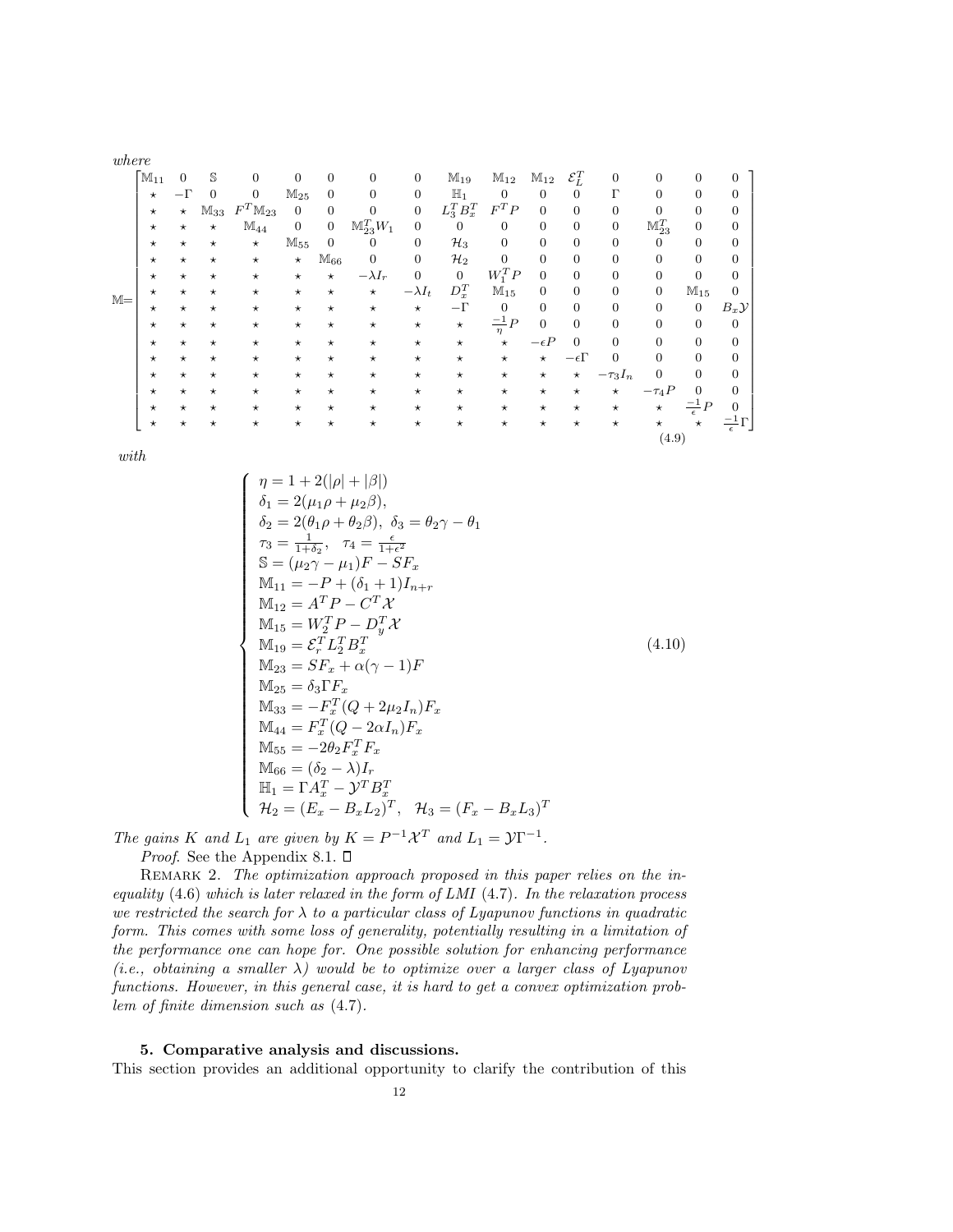paper by comparing to some existing results in the literature.

5.1. On the LMI conditions under equality constraint. One of the classical methods in the literature provides a solution to the non-convexity problem of observer-based controllers on the expense of imposing an additional condition in the form of equality constraints. For example, in [21], in order to linearize their BMI, the authors have chosen to take some particular solutions:  $R = I$  [21, eq.(8) Theorem 1] in the first place, and the additional strong equality constraint  $RB_x = B_x R$  [21, eq.(11) Theorem 2 in the second place, where  $\hat{R}$  is an unknown arbitrary matrix. In addition, since in [21] the authors dealt with the continuous-time case, it is therefore essential, in the absence of any perturbations, that the following Lyapunov inequality should be verified

$$
Y_c = (A_x - B_x L_1)^T R + R(A_x - B_x L_1) < 0, \quad [21, \text{Theorem 2}] \tag{5.1}
$$

Now, let us consider the following example:

$$
A_x = \begin{bmatrix} 1 & -1 \\ 1 & 1 \end{bmatrix}; \quad B_x = \begin{bmatrix} 1 \\ 0 \end{bmatrix}, \quad C_y = \begin{bmatrix} 1 & 0 \end{bmatrix}. \tag{5.2}
$$

If the equality constraint  $RB_x = B_x \hat{R}$  [21, eq.(11) Theorem 2] holds, then we will get  $B_x^{\perp}RB_x = 0$ , where  $B_x^{\perp} = \begin{bmatrix} 0 & 1 \end{bmatrix}$  is the orthogonal matrix of  $B_x$ . Let us now define  $L_1 = \begin{bmatrix} l_1 & l_2 \end{bmatrix}$  and  $R = \begin{bmatrix} r_{11} & r_{12} \\ r_{12} & r_{22} \end{bmatrix}$ . Since  $B_x^{\perp} R B_x = r_{12} = 0$ , then the Lyapunov matrix  $R$  must be diagonal. By developing the equality  $(5.1)$ , we obtain

$$
Y_c = \begin{bmatrix} 2(1 - l_1)r_{11} & r_{22} - (1 + l_2)r_{11} \\ \star & 2r_{22} \end{bmatrix} < 0
$$

and consequently,  $2r_{22} < 0$ , which contradicts the definition of  $R > 0$ . Therefore, the LMI [21, eq. (11) Theorem 2] is not solvable for this numerical example.

On the other hand, a simple reasoning shows that the discrete-time version of the inequality (5.1) is given by:

$$
Y_d = (A_x - B_x L_1)^T R (A_x - B_x L_1) - R < 0,\tag{5.3}
$$

By developing the equality (5.3), we get

$$
\begin{bmatrix} (1-l_1)^2 r_{11} + r_{22} - r_{11} & -(1-l_1)(1+l_2)r_{11} + r_{22} \\\ast & (1+l_2)^2 r_{11} \end{bmatrix} < 0
$$

and consequently,  $(1 + l_2)^2 r_{11} < 0$ . In the same way as above, the condition  $R > 0$ is not satisfied. Therefore, the discrete-time version (5.3) is also not solvable for this numerical example.

Now, it is possible to compare with the papers that address output feedback stabilization problems. For example, an elegant approach has been developed in [22] in which the authors use LMI technique to design: firstly, a robust observer for a class of uncertain Lipschitz nonlinear discrete-time systems. Secondly, a robust output feedback stabilization method with  $\mathcal{H}_{\infty}$  performance for the same class of systems.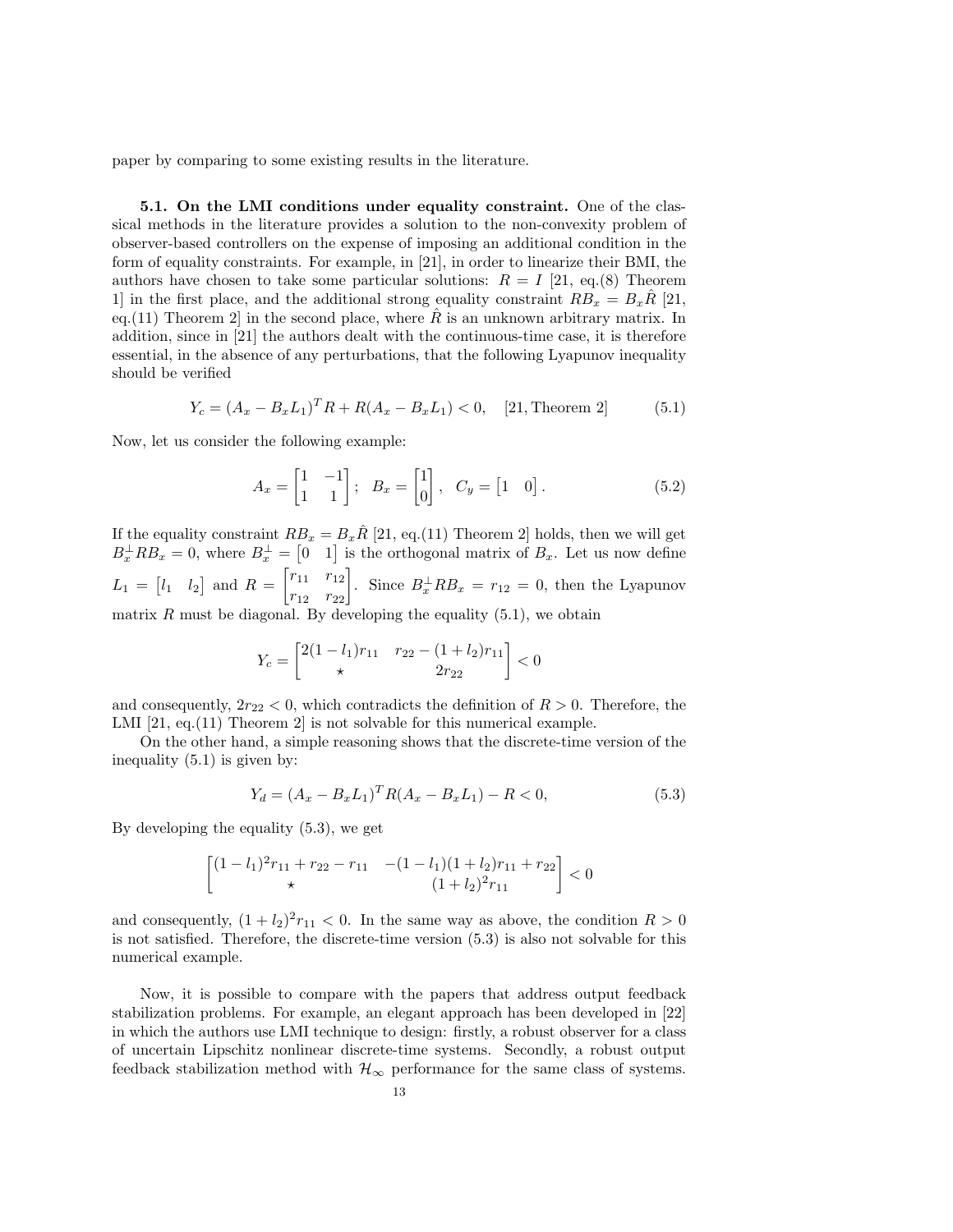Besides, let us consider the Corollary 2 given in [22, eq.(60-63)]. In the first step, using the Schur lemma, and without any uncertainties, the inequality [22, eq.(62)] is equivalent to the following LMI:

$$
\begin{bmatrix} \hat{H}^T \hat{H} - R + 2M_{13}R^{-1}M_{13}^T & I & 2M_{13} \\ \star & -\alpha I & 0 \\ \star & \star & 3R - 2\epsilon_1 I \end{bmatrix} < 0
$$
 (5.4)

where  $M_{13} = A_x^T R + C_y^T G^T B_x^T$ ,  $\hat{H}$  is a known matrix, G is an arbitrary matrix, and  $\alpha > 0$ ,  $\epsilon_1 > 0$  are real scalars. The LMI (5.4) is verified if the following inequality is satisfied:

$$
\hat{H}^T \hat{H} - R + 2M_{13}R^{-1}M_{13}^T = \hat{H}^T \hat{H} - R + 2(RA_x + B_x GC_y)^T R^{-1} (RA_x + B_x GC_y) < 0
$$

Using the following change of variables  $RB_xL_1 = B_x\hat{R}L_1 = B_xG$  [22, Corollary 2], it follows that

$$
\hat{H}^T \hat{H} - R + 2(A_x + B_x L_1 C_y)^T R (A_x + B_x L_1 C_y) < 0. \tag{5.5}
$$

It should be noted that (5.5) implies the inequality (5.3). So, in the same way, if the equality constraint  $RB_x = B_x \hat{R}$  [22, eq.(61)] holds, then we will get  $B_x^{\perp} R B_x = 0$  and  $R = \begin{bmatrix} r_{11} & 0 \\ 0 & r_{22} \end{bmatrix}$ . Let us now define  $L_1 = l$ . If we chose  $\hat{H} = I$  and by developing the equality (5.5), we get

$$
\begin{bmatrix} 1+2(1-l)^2r_{11}-r_{11}+2r_{22} & 2(l-1)r_{11}+2r_{22} \ \ast & 1+2r_{11}+r_{22} \end{bmatrix} < 0
$$

and consequently,  $1 + 2r_{11} + r_{22} < 0$ , which contradicts again the definition of  $R > 0$ . Therefore, the LMI  $[22, \text{eq.62})]$  is also not solvable for this numerical example. This example, despite the high quality and effectiveness of the works [21]-[22], shows the conservatism that may be associated with the introduction of the equality constraint in the feedback stabilization problem. In order to overcome this difficulty and avoid this critical equality constraint in the observer-based stabilization problem, we have performed a congruence transformation in addition to the Young's relation (see lemma 1) with an appropriate manner. This has allowed us to better reduce the conservatism as we will see later in two examples.

5.2. About the presence of unknown inputs. Now, as has previously been announced, our paper addresses principally the problem of observer-based control in the presence of unknown inputs. This is why we also suggest to make the comparison with [35]. Indeed, in [35] the authors proposed a simultaneous state and fault estimator to compensate and construct an FTC for a class of nonlinear systems containing additive faults. Those may represent actuator or process faults. In this paper, the control design is divided into two parts. The first one compensates the fault effects while the second part stabilizes the closed loop system through arbitrary nonlinear functions fixed by the user.

In order to compare with [35], the class of systems under consideration will be enlarged. We assume that the system  $(5.2)$  is affected by an unknown input signal f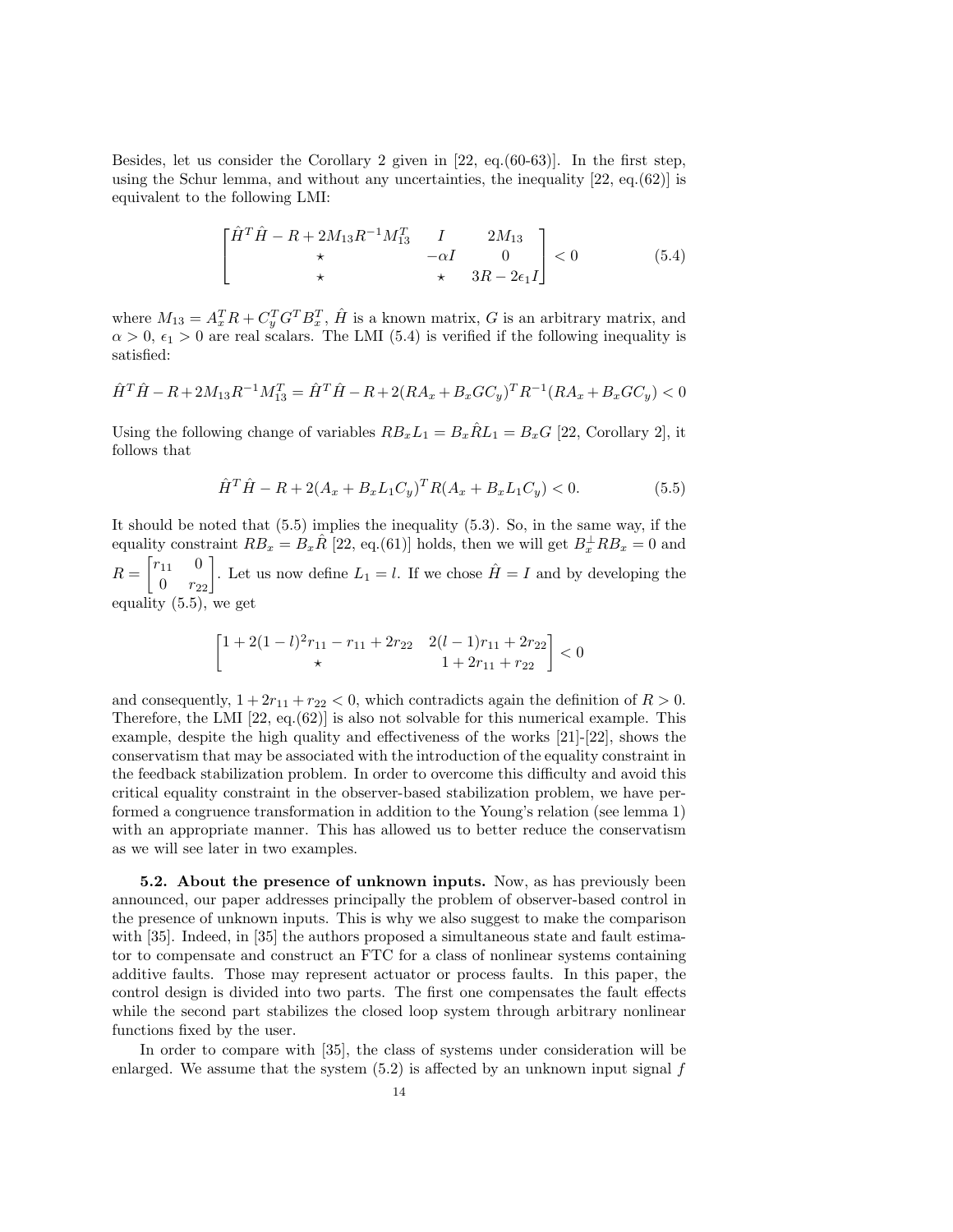as follows:

$$
\begin{cases}\nx(k+1) = \underbrace{\begin{bmatrix} 1 & -1 \\ 1 & 1 \end{bmatrix}}_{A_x} x(k) + \underbrace{\begin{bmatrix} 1 \\ 0 \end{bmatrix}}_{B_x} u(k) + \underbrace{\begin{bmatrix} 0 \\ 7 \end{bmatrix}}_{E_x} f(k) \\
y(k) = \underbrace{\begin{bmatrix} 1 & 0 \end{bmatrix}}_{C_y} x(k).\n\end{cases} (5.6)
$$

It should be noted that the approach proposed in [35] is based on the matching conditions  $\text{Im}(E_x) \subseteq \text{Im}(B_x)$  and  $\text{rank}(C_yE_x) = \text{rank}(E_x)$  (see assumptions 1 and 3; and remarks 1, 2 and 6 in [35]). Therefore, if these conditions are not satisfied, the approach given in [35] can not be applied. In this sense, one can easily check that the example in (5.6) can not verify these conditions and then once again the approach proposed by [35] can not be applied to this numerical example. However, in comparison to [35], our method is less restrictive with respect to the dynamics (2.1). In particular:

- We introduce an artificial model  $f(k+1) = f(k) + w_f(k)$  that allows to obtain only one LMI condition (after several linearization techniques) without any additional conditions such as  $\text{Im}(E_x) \subseteq \text{Im}(B_x)$  and  $\text{rank}(C_yE_x) = \text{rank}(E_x)$ .
- No upper bounds on the fault variables nor on their time derivatives are needed for the observer and controller design.
- We consider, a general class of nonlinear systems where faults may intervene linearly as well as non-linearly into the model.

5.3. The contribution made by the nonlinearity. Recently, another interesting approach has been proposed in [23]. In this paper, the authors developed an observer-based  $\mathcal{H}_{\infty}$  stabilization method for a class of Lipschitz nonlinear discretetime systems. The advantage of this method consists of exploiting Young's inequality to provide only one set of strict LMI conditions without any supplementary equality constraint. Despite that this method provides a good degree of freedom, the class of systems treated by this method remains less general than the class treated in our paper. Indeed, our approach takes into account the presence of unknown inputs and in addition considers the concept of a one-sided Lipschitz condition which is an extension of its well-known Lipschitz counterpart. For example, the method presented in [23] can not treat effectively the nonlinear function  $h = \begin{bmatrix} -x_1(x_1^2 + x_2^2) \\ x_1(x_2^2 + x_3^2) \end{bmatrix}$  $-x_2(x_1^2+x_2^2)$ given in

 $[13]-[17]$ .

Apart from these novel aspects, another main feature of the present work is the use of a particular Lyapunov function in which the nonlinearity is taken into account through the matrices Q and S. Finally, a further interesting point is the integration of the nonlinearity and the unknown input estimation in the control law through the matrices  $L_3$  and  $L_2$  respectively. These initiatives allow to obtain less conservative sufficient conditions, than those established in [23], that ensure the stability of the considered systems.

6. NUMERICAL APPLICATION. In order to test the effectiveness of the robust observer-based control technique described in this paper, we revisit the example (5.6) with the nonlinearity  $h = [-x_1(x_1^2 + x_2^2); -x_2(x_1^2 + x_2^2)]$ . This example is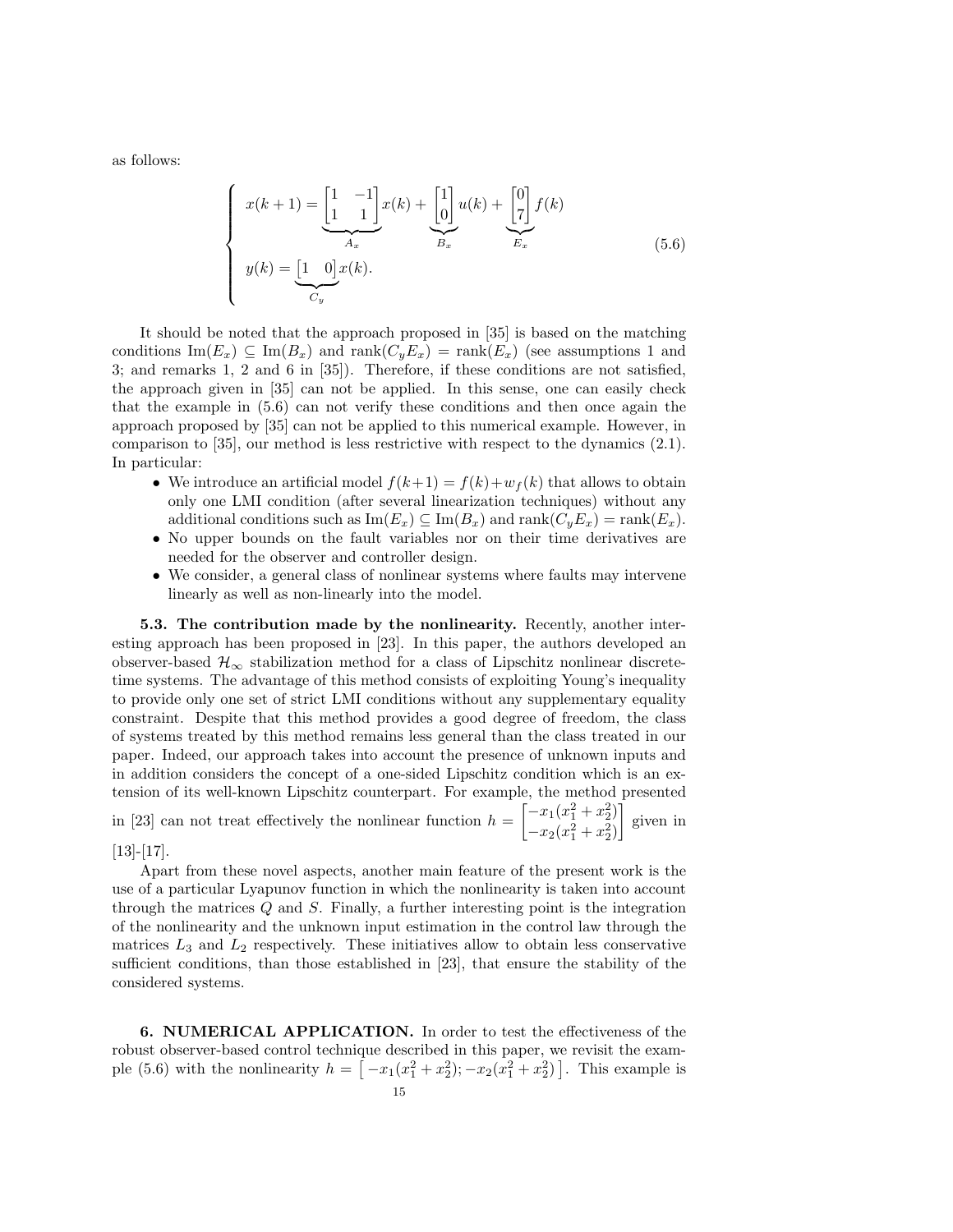reported in [17] and consists of the motion of a moving object model whose discretetime equivalent (obtained using Euler first-order approximation with sampling time of  $T_e = 0.005$  [sec]) is:

$$
\begin{cases}\nx(k+1) = \delta_e A_x x(k) + T_e B_x u(k) + T_e E_x f(k) + \underbrace{T_e \begin{bmatrix} -x_1(x_1^2 + x_2^2) \\ -x_2(x_1^2 + x_2^2) \end{bmatrix}}_{h(x(t))} + D_x w(k) \\
f(k+1) = f(k) + w_f(k) \\
y(k) = C_y x(k) + D_y w(k)\n\end{cases} (6.1)
$$

where  $\delta_e = I_2 + T_e$ .  $A_x$ ,  $B_x$ ,  $E_x$  and  $C_y$  are given by (5.6). Note that this system is globally one-sided Lipschitz with the one-sided Lipschitz constant  $\rho = 0$ . Also, the system is locally Lipschitz and on any set  $D = \{x \in \mathbb{R}^2 : ||x|| \leq r\}$ , the Lipschitz constant  $l$  is  $3r^2$ , i.e. the Lipschitz constant rapidly increases with the increase of r. Now, considering the set  $\tilde{D} = \{x \in \mathbb{R}^2 : ||x|| \leq \tilde{r}\}$ , consequently if

$$
\tilde{r} = \min\left( \left(\frac{-\gamma}{4}\right)^{1/2}, \left(\beta + \frac{\gamma^2}{4}\right)^{1/4} \right), \qquad \gamma \leq 0, \ \ \beta \geq \frac{-\gamma^2}{4} \tag{6.2}
$$

then the quadratically inner-bounded property of  $h(x)$  is verified in  $\tilde{D}$ . As the system is globally one-sided Lipschitz, i.e.,  $D = \mathbb{R}^2$ ,  $D \cap \tilde{D} = \tilde{D}$ . Note that the region D can be made arbitrarily large by choosing appropriate values for  $\gamma$  and  $\beta$ . And that to maximize  $\tilde{r}$  in relation (6.2) for a given  $\gamma$ , the parameter  $\beta$  should satisfy  $\left(\frac{-\gamma}{4}\right)^{1/2} \leqslant \left(\beta + \frac{\gamma^2}{4}\right)$  $\left(\frac{\gamma^2}{4}\right)^{1/4}$ , which is equivalent to  $\beta \geqslant \frac{-3\gamma^2}{16}$ . If we chose for example  $\beta = -200$  and  $\gamma = -141$ , we get  $r = 8$ .

Without loss of generality, with respect to practical applications, a measurement noise is added in the simulations, the noise is a Gaussian distributed random signal with mean zero and standard deviation  $\hat{\sigma} = 0.1$  and the corresponding matrices are  $D_x = [0.3 \ 0.7]^T$  and  $D_y = 0.1$ .

We consider two cases. First the conditions  $\text{Im}(E_x) \subseteq \text{Im}(B_x)$  and  $\text{rank}(C_yE_x) =$ rank $(E_x)$  hold as respectively in assumptions 1 and 3 (see remarks 1, 2 and 6) in [35] (see section 6.0.1). Second, these conditions are not satisfied (see section 6.0.2).

**6.0.1.** Case where  $\text{Im}(E_x) \subseteq \text{Im}(B_x)$  and  $\text{rank}(C_yE_x) = \text{rank}(E_x)$ . We assume that the input  $f(k)$  affects the dynamics of the system with the sinusoidal signal

$$
f(k) = \begin{cases} 0.5 & k * T_e < 2 \text{ [sec]} \\ 0.3 + 0.3 \cos(4.5 * T_e * k) & 2 \leq k * T_e \leq 9 \text{ [sec]} \\ 0 & k * T_e > 2 \text{ [sec]} \end{cases}
$$

and that  $E_x = \begin{bmatrix} 7 & 0 \end{bmatrix}^T$ . Moreover, by using Matlab LMI toolbox, our LMI (4.7) is solvable by choosing  $\mu_1 = 1$ ,  $\mu_2 = 1$ ,  $\theta_1 = 1$ ,  $\theta_2 = 1$ ,  $\epsilon = 1$ ,  $\alpha = 1$ , and we get the following controller and observer gains:

$$
K_1 = \begin{bmatrix} 1.0619 \\ 1.8495 \end{bmatrix}
$$
,  $K_2 = 104$ ,  $L_1 = \begin{bmatrix} 3.2752 & 10.8996 \end{bmatrix}$ ,  $L_2 = 2.7663$ ,   
16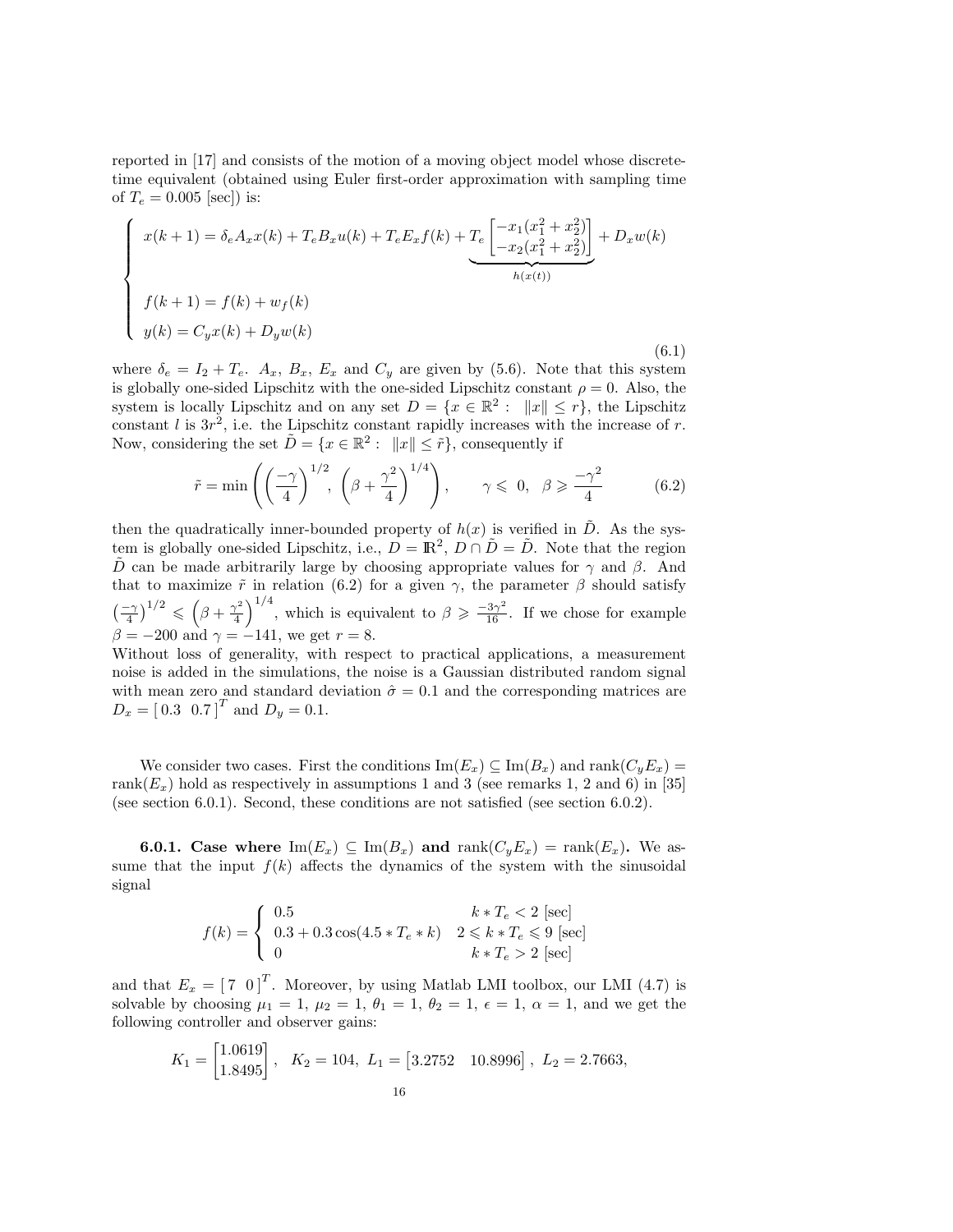$L_3 = \begin{bmatrix} -0.1637 & -0.0795 \end{bmatrix}$ .

The optimal value of the disturbance attenuation level obtained with theorem 2 is  $\lambda = 1.2$ . Simulations were processed including the input f with the sample time  $T_e = 0.005$  [sec]. The simulation results are given in Figures 8.1.

**6.0.2.** Case where  $\text{Im}(E_x) \nsubseteq \text{Im}(B_x)$  and  $\text{rank}(C_yE_x) < \text{rank}(E_x)$ . Now we modify the example such that the assumption 3 in [35] does not hold by choosing the matrix  $E_x = \begin{bmatrix} 0 & 7 \end{bmatrix}^T$ . We assume that the input  $f(k)$  affects the dynamics with the sinusoidal signal.

$$
f(k) = \begin{cases} 0.5 & k * T_e < 2 \text{ [sec]} \\ 0.3 + 0.7 \cos(3 * T_e * k) & 2 \leq k * T_e \leq 9 \text{ [sec]} \\ 0 & k * T_e > 2 \text{ [sec]} \end{cases}
$$

The LMI-based observer and controller gain matrices are

$$
K_1 = \begin{bmatrix} 1.1080 \\ 0.8292 \end{bmatrix}, \quad K_2 = -0.1840, \ L_1 = [122.8090 \quad -114.7042], \ L_2 = -2.209 \times 10^{-7},
$$
  

$$
L_3 = [0.01092 \quad -0.02124].
$$

By choosing  $\mu_1 = 1$ ,  $\mu_2 = 1$ ,  $\theta_1 = 1$ ,  $\theta_2 = 1$ ,  $\epsilon = 35$ ,  $\alpha = 0.1$ , the optimal value of the disturbance attenuation level obtained with theorem 2 is  $\lambda = 5.7922$ . Now we simulate the system including the same input f with the same sample time  $T_e$ , qualitatively we obtain a response similar to the one shown in Figure 8.1.

#### 7. Conclusion.

In this paper, a simple and useful state observer-based controller for a class of nonlinear systems subjected to unknown inputs has been established. Owing to an artificial unknown input model, a simultaneous  $\mathcal{H}_{\infty}$  state estimator has been developed and incorporated into a relevant nonlinear controller. After several linearization techniques, sufficient conditions for asymptotic convergence are expressed in terms of LMIs easily tractable by convex optimization techniques. High performances and efficiency of the proposed approach are shown through an example under severe conditions.

#### 8. Appendix.

In this Appendix. Firstly, we present the proof of the theorem 2. Secondly, we show that the inequality  $(4.6)$  implies the two conditions  $(4.4)$  and  $(4.5)$ .

8.1. Proof of Theorem 2. Let us consider the quadratic Lyapunov function

$$
V_k = \begin{bmatrix} e(k) \\ \Delta h_k \\ x(k) \end{bmatrix}^T \begin{bmatrix} P & S & 0 \\ S^T & Q & 0 \\ 0 & 0 & R \end{bmatrix} \begin{bmatrix} e(k) \\ \Delta h_k \\ x(k) \end{bmatrix} \tag{8.1}
$$

where  $\begin{bmatrix} P & S \\ cT & Q \end{bmatrix}$  $S^T$  Q  $\bigg\vert > 0$  and  $R > 0$ . The variation  $\Delta V = V_{k+1} - V_k$  of this Lyapunov function is given by

$$
\Delta V = e^{T}(k+1)Pe(k+1) - e^{T}(k)Pe(k) + x^{T}(k+1)Rx(k+1) - x^{T}(k)Rx(k)
$$
  
17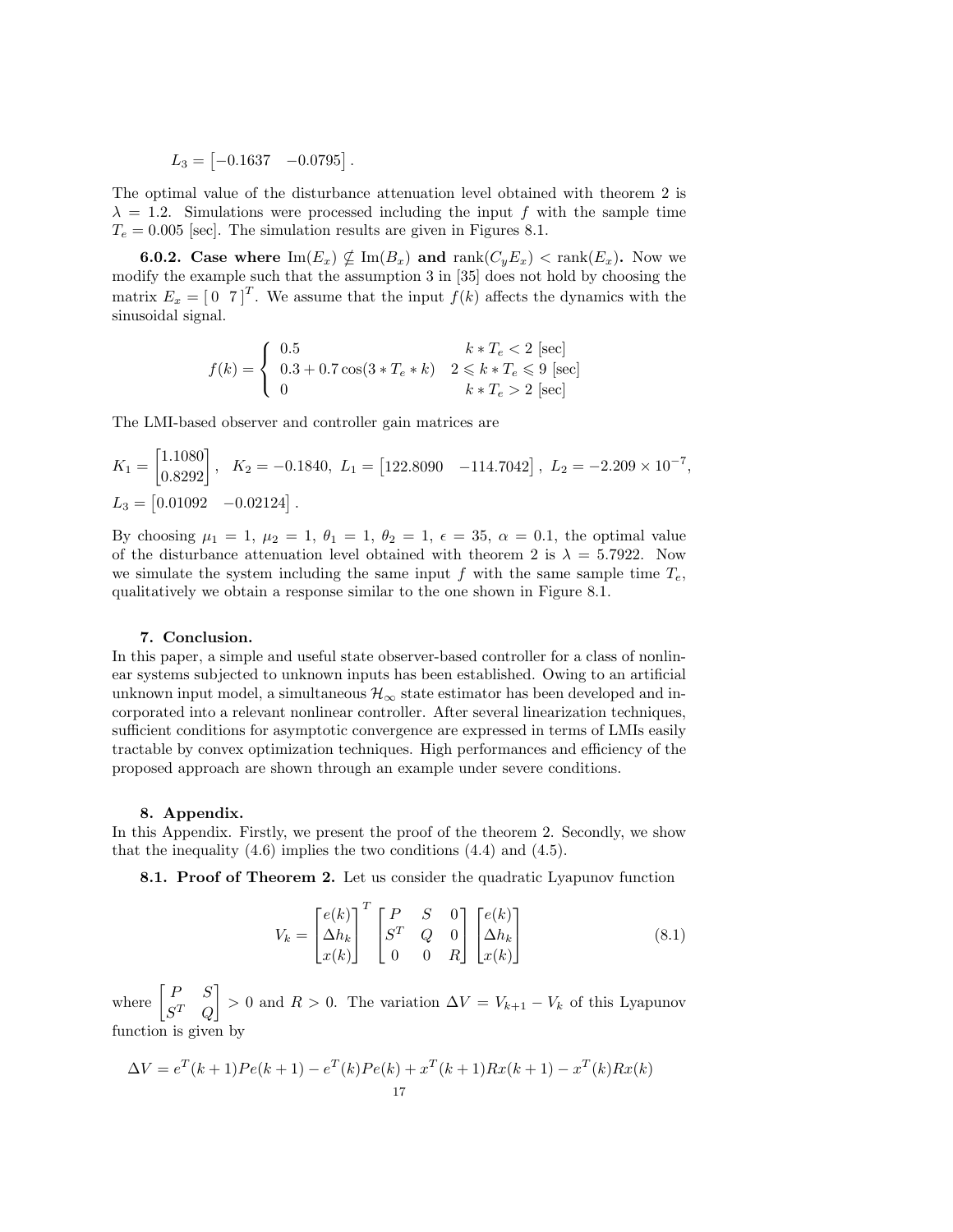$$
+\Delta h_{k+1}^T Q \Delta h_{k+1} - \Delta h_k^T Q \Delta h_k + 2e^T (k+1) S \Delta h_{k+1} - 2e^T (k) S \Delta h_k \quad (8.2)
$$

Following similar steps (3.16)-(3.20) as in the previous proof and by replacing  $\Delta h_k$ and  $\Delta h_{k+1}$  by  $F_x \Delta g_k$  and  $F_x \Delta g_{k+1}$ , respectively, we obtain

$$
\Delta V \leq \eta e^{T}(k+1)Pe(k+1) + e^{T}(k) (-P + \delta_{1}I) e(k) + \Delta g_{k+1}^{T} \mathbb{M}_{44} \Delta g_{k+1} + \Delta g_{k}^{T} \mathbb{M}_{33} \Delta g_{k} + 2e^{T}(k) \mathbb{S} \Delta g_{k} + 2e^{T}(k+1) \mathbb{M}_{23} \Delta g_{k+1} + x^{T}(k+1) Rx(k+1) - x^{T}(k) Rx(k)
$$
 (8.3)

where  $\mathbb{S}$ ,  $\mathbb{M}_{23}$ ,  $\mathbb{M}_{33}$  and  $\mathbb{M}_{44}$  are given by (4.10).

Using (4.3), it follows that

$$
x^{T}(k+1)Rx(k+1) = \xi^{T}(k)\mathcal{H}^{T}R\mathcal{H}\xi(k)
$$
\n(8.4)

where

$$
\xi^T(k) = \begin{bmatrix} e^T(k) & x^T(k) & \Delta g_K^T & \Delta g_{K+1}^T & g_K^T & f^T(k) & w_f^T(k) & w^T(k) \end{bmatrix} \tag{8.5}
$$

and

$$
\mathcal{H} = \begin{bmatrix} B_x L & \mathcal{H}_1^T R & B_x L_3 & 0 & \mathcal{H}_3^T & \mathcal{H}_2^T & 0 & D_x \end{bmatrix}
$$
 (8.6)

with  $\mathcal{H}_1 = R^{-1}(A_x - B_x L_1)^T$ ,  $\mathcal{H}_2 = (E_x - B_x L_2)^T$  and  $\mathcal{H}_3 = (F_x - B_x L_3)^T$ .

On the other hand, from the one-sided Lipschitz and the quadratically innerbounded conditions (4.1), we deduce the following inequality

$$
\begin{cases}\n\theta_1 \rho \left( \|x\|^2 + \|f\|^2 \right) - \theta_1 \langle h(x, f), x \rangle \ge 0 \\
\theta_2 \beta \left( \|x\|^2 + \|f\|^2 \right) + \theta_2 \gamma \langle x, h(x, f) \rangle - \theta_2 \|h(x, f)\|^2 \ge 0.\n\end{cases}
$$
\n(8.7)

Based on the Lyapunov stability theory, the convergence of the estimation error is guaranteed, as long as  $V$  is negative definite, which is equivalent to

$$
\xi^T \overline{\mathbb{M}} \xi < 0 \tag{8.8}
$$

where  $\overline{\mathbb{M}}$  is obtained by adding (8.3), (8.4) and (8.7) and given by

$$
\overline{\mathbb{M}} = \overline{\mathbb{M}}_1 + \mathcal{H}^T R \mathcal{H}
$$
\n(8.9)

where

$$
\overline{\mathbb{M}}_{1} = \begin{bmatrix}\n(1.1) & 0 & \eta \mathcal{M}_{12} F + \mathbb{S} & \mathcal{M}_{14} & 0 & 0 & \eta \mathcal{M}_{12} W_{1} & \eta \mathcal{M}_{12} P^{-1} \mathcal{M}_{15}^{T} \\
\star & \star & (3.3) & F^{T} \mathbb{M}_{23} & 0 & 0 & \eta F^{T} \mathcal{W}_{1} & \eta F^{T} \mathcal{M}_{15}^{T} \\
\star & \star & \star & \mathbb{M}_{44} & 0 & 0 & \mathbb{M}_{23}^{T} W_{1} & \mathcal{M}_{48} \\
\star & \star & \star & \star & \mathbb{M}_{55} & 0 & 0 & 0 \\
\star & \star & \star & \star & \star & \mathbb{M}_{66} & 0 & 0 \\
\star & \star & \star & \star & \star & \star & \mathbb{M}_{77} & \eta W_{1}^{T} \mathcal{M}_{15}^{T} \\
\star & \star & \star & \star & \star & \star & \star & \mathbb{M}_{77} & \eta W_{1}^{T} \mathcal{M}_{15}^{T}\n\end{bmatrix}
$$
\n
$$
\times \begin{bmatrix}\n(1.1) & 0 & \eta \mathcal{M}_{12} F + \mathbb{S} & \mathcal{M}_{14} & 0 & 0 & \eta \mathcal{M}_{12} W_{1} & \eta \mathcal{M}_{12} P^{-1} \mathcal{M}_{15}^{T} \\
\star & \star & \star & \mathbb{M}_{44} & 0 & 0 & \eta F^{T} \mathcal{W}_{1} & \mathcal{M}_{48} \\
\star & \star & \star & \star & \mathbb{M}_{55} & 0 & 0 & 0 \\
\star & \star & \star & \star & \star & \star & \mathbb{M}_{77} & \eta W_{1}^{T} \mathcal{M}_{15}^{T}\n\end{bmatrix}
$$
\n
$$
\times \begin{bmatrix}\n(8.8) & 0 & 0 & 0 & 0 \\
\star & \star & \star & \star & \star & \star \\
\star & \star & \star & \star & \star & \star \\
\star & \star & \star & \star & \star & \star \\
\star & \star & \star & \star & \star & \star \\
\star & \star & \star & \star &
$$

with

$$
\begin{cases}\n(1.1) = \mathbb{M}_{11} + \eta \mathcal{M}_{12} P^{-1} \mathcal{M}_{12}^T, (3.3) = \mathbb{M}_{33} + \eta F^T P F, \ \mathcal{M}_{12} = (A - KC)^T P, \\
(8.8) = \eta \mathcal{M}_{15} P^{-1} \mathcal{M}_{15}^T - \lambda I_t, \ \mathcal{M}_{15} = (W_2 - KD_y)^T P, \ \mathcal{M}_{14} = \mathcal{M}_{12} P^{-1} \mathbb{M}_{23}, \\
\mathcal{M}_{48} = \mathbb{M}_{23}^T P^{-1} \mathcal{M}_{15}^T, \ \mathbb{M}_{77} = \eta W_1^T P W_1 - \lambda I_r.\n\end{cases}
$$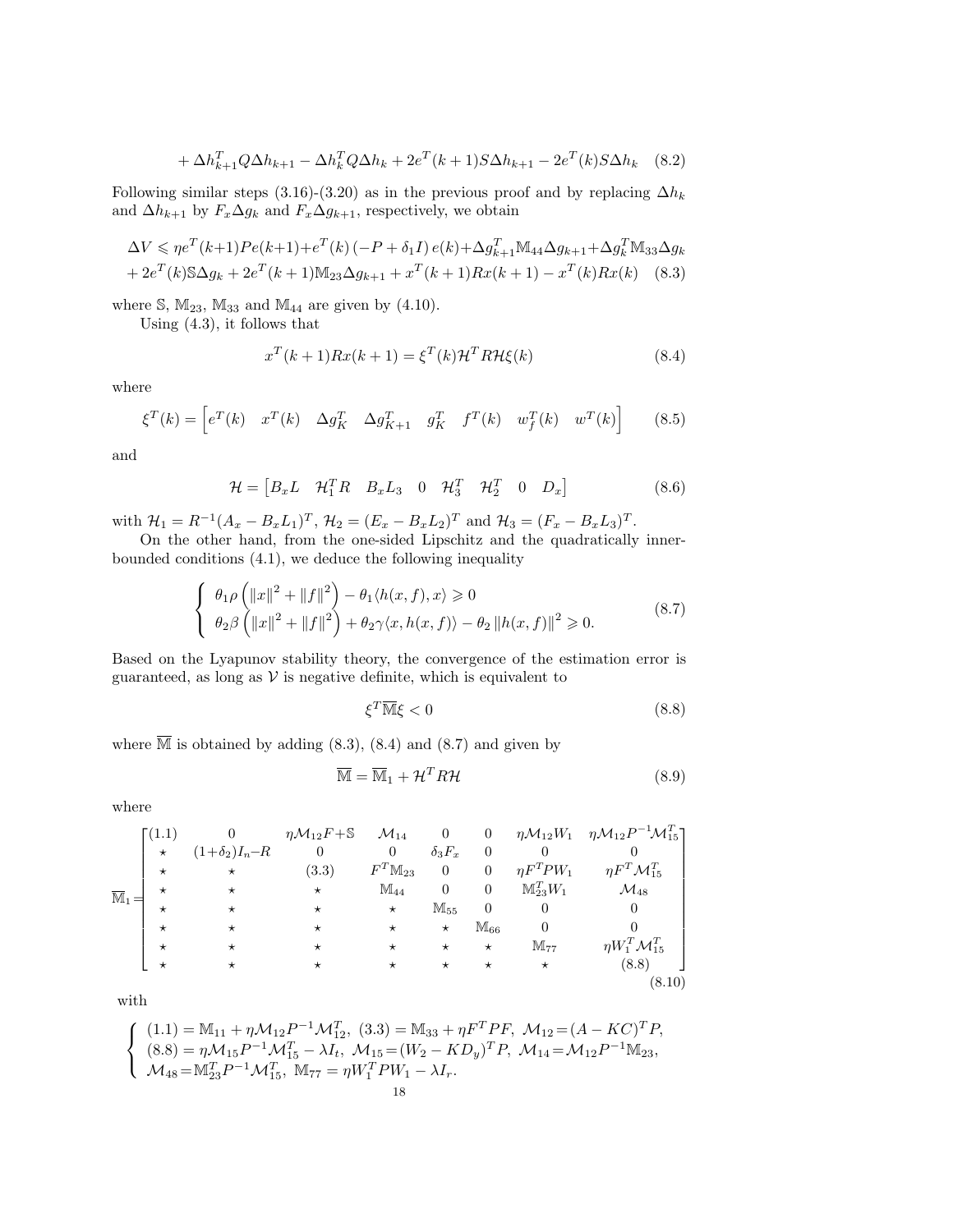The BMI problem of (8.8)-(8.10) is not convex and the existing LMI computational procedures can not be applied. To linearize the BMI (8.8)-(8.10), we proceed in three steps.

In the first step, using the Schur lemma [38], the inequality (8.8) is equivalent to the following LMI

$$
\widetilde{\mathbb{M}} = \begin{bmatrix}\n(1.1) & 0 & \eta \mathcal{M}_{12} F + \mathbb{S} & \mathcal{M}_{14} & 0 & 0 & \eta \mathcal{M}_{12} W_{1} & \eta \mathcal{M}_{12} P^{-1} \mathcal{M}_{15}^{T} & L^{T} B_{x}^{T} \\
\star & \star & (3.3) & F^{T} \mathbb{M}_{23} & 0 & 0 & \eta F^{T} P W_{1} & \eta F^{T} \mathcal{M}_{15}^{T} & L_{3}^{T} B_{x}^{T} \\
\star & \star & \star & \star & \mathbb{M}_{44} & 0 & 0 & \mathbb{M}_{23}^{T} W_{1} & \mathcal{M}_{48} & 0 \\
\star & \star & \star & \star & \star & \mathbb{M}_{55} & 0 & 0 & 0 & \mathcal{H}_{3} \\
\star & \star & \star & \star & \star & \star & \mathbb{M}_{66} & 0 & 0 & \mathcal{H}_{2} \\
\star & \star & \star & \star & \star & \star & \star & \mathbb{M}_{77} & \eta W_{1}^{T} \mathcal{M}_{15}^{T} & 0 \\
\star & \star & \star & \star & \star & \star & \star & \mathbb{M}_{77} & \eta W_{1}^{T} \mathcal{M}_{15}^{T} & 0 \\
\star & \star & \star & \star & \star & \star & \star & \mathbb{M}_{88} & D_{x}^{T} \\
\star & \star & \star & \star & \star & \star & \star & \mathbb{M}_{96} & D_{x}^{T} \\
\star & \star & \star & \star & \star & \star & \star & \mathbb{M}_{177} & \eta W_{1}^{T} \mathcal{M}_{15}^{T} & 0 \\
\star & \star & \star & \star & \star & \star & \mathbb{M}_{177} & \eta W_{1}^{T} \mathcal{M}_{15}^{T} & 0 \\
\star & \star & \star & \star & \star & \star & \mathbb{M}_{177} & \eta W_{1}^{T} \mathcal{M}_{15}^{T} & 0 \\
\star & \star & \star & \star & \star & \mathbb{M}_{178} & \eta W_{15}^{T} \mathcal{M}_{15}^{T} & 0 \\
\star & \star & \star & \star &
$$

In the second step, we multiply  $\widetilde{M}$  from both sides by  $\Xi$  given by

$$
\Xi = \text{bdiag}(I_{n+r}, R^{-1}, I_q, I_q, I_q, I_r, I_r, I_t, I_n) \tag{8.12}
$$

where  $bdiag(.)$  stands for a block-diagonal matrix, and we obtain

|               | (1.1)    |                             | $\eta \mathcal{M}_{12}F + \mathbb{S}$ | ${\cal M}_{14}$       |                       | $\overline{0}$ |                          | $\eta \mathcal{M}_{12}W_1$ $\eta \mathcal{M}_{12}P^{-1}\mathcal{M}_{15}^T$ $L^T B_x^T$ |                 |
|---------------|----------|-----------------------------|---------------------------------------|-----------------------|-----------------------|----------------|--------------------------|----------------------------------------------------------------------------------------|-----------------|
|               | $\star$  | $(1+\delta_2)R^{-2}-R^{-1}$ | $\overline{0}$                        | $\overline{0}$        | $\delta_3R^{-1}\!F_x$ | $\overline{0}$ | $\theta$                 |                                                                                        | $\mathcal{H}_1$ |
|               | $\star$  | $\star$                     | (3.3)                                 | $F^T \mathbb{M}_{23}$ | $\overline{0}$        | $\overline{0}$ | $\eta F^T P W_1$         | $\eta F^T {\cal M}_{15}^T$                                                             | $L_3^T B_x^T$   |
|               | $^\star$ |                             | $\star$                               | $M_{44}$              | $\overline{0}$        | $\mathbf{0}$   | $\mathbb{M}_{23}^{T}W_1$ | $\mathcal{M}_{48}$                                                                     | $\overline{0}$  |
| $\mathcal{M}$ |          | $^\star$                    | $^\star$                              | $\star$               | $M_{55}$              | $\overline{0}$ | $\theta$                 | $\theta$                                                                               | $\mathcal{H}_3$ |
|               | $\star$  |                             | $\star$                               | $^{\star}$            | $\star$               | $M_{66}$       |                          |                                                                                        | $\mathcal{H}_2$ |
|               | $\star$  | $^\star$                    | $^\star$                              | $\star$               | $^{\star}$            | $\star$        | $M_{77}$                 | $\eta W_1^T \mathcal{M}_{15}^T$                                                        | $\overline{0}$  |
|               | $\star$  |                             | $^\star$                              | $^{\star}$            | $^\star$              | $^{\star}$     | $\star$                  | (8.8)                                                                                  | $D_x^T$         |
|               | $\star$  |                             | $^{\star}$                            | $\star$               | $^\star$              | $\star$        | $\star$                  | $\star$                                                                                | $-R^{-1}$       |
|               |          |                             |                                       |                       |                       |                |                          | (8.13)                                                                                 |                 |

The third step concerns matrices  $\mathcal{M}_{14}$ ,  $\mathcal{M}_{48}$  and  $L^T B_x^T$ . Since we have P, K, S, L<sub>1</sub> and  $L_2$  acting separately in (8.13), and  $\mathcal{M}_{14}$ ,  $\mathcal{M}_{48}$  and  $L^T B_x^T$  are a function of P, K, S,  $L_1$  and  $L_2$ , it is necessary to rewrite  $\mathcal{M}_{14}$ ,  $\mathcal{M}_{48}$  and  $L^T B_x^T$  under a form so that P, K, S, L<sub>1</sub> and L<sub>2</sub> appear separately in the equation as follows. The matrix  $L^T B_x^T$ can be rewritten as

$$
L^T B_x^T = \mathcal{E}_L^T R R^{-1} L_1^T B_x^T + \mathcal{E}_r^T L_2^T B_x^T
$$
  
= 
$$
\mathcal{E}_L^T R R^{-1} L_1^T B_x^T + \mathbb{M}_{19}
$$

where  $\mathbb{M}_{19}$  is given by (4.9) and  $\mathcal{E}_L = [I_n \ 0_{\mathbb{R}^{n \times r}}], \mathcal{E}_r = [0_{\mathbb{R}^{r \times n}} \ I_r].$ 

Then the matrix  $M$  is rewritten as follows

$$
\mathcal{M} = \mathcal{M}_1 + \Psi \Phi^T + \Phi \Psi^T
$$
\n<sup>(8.14)</sup>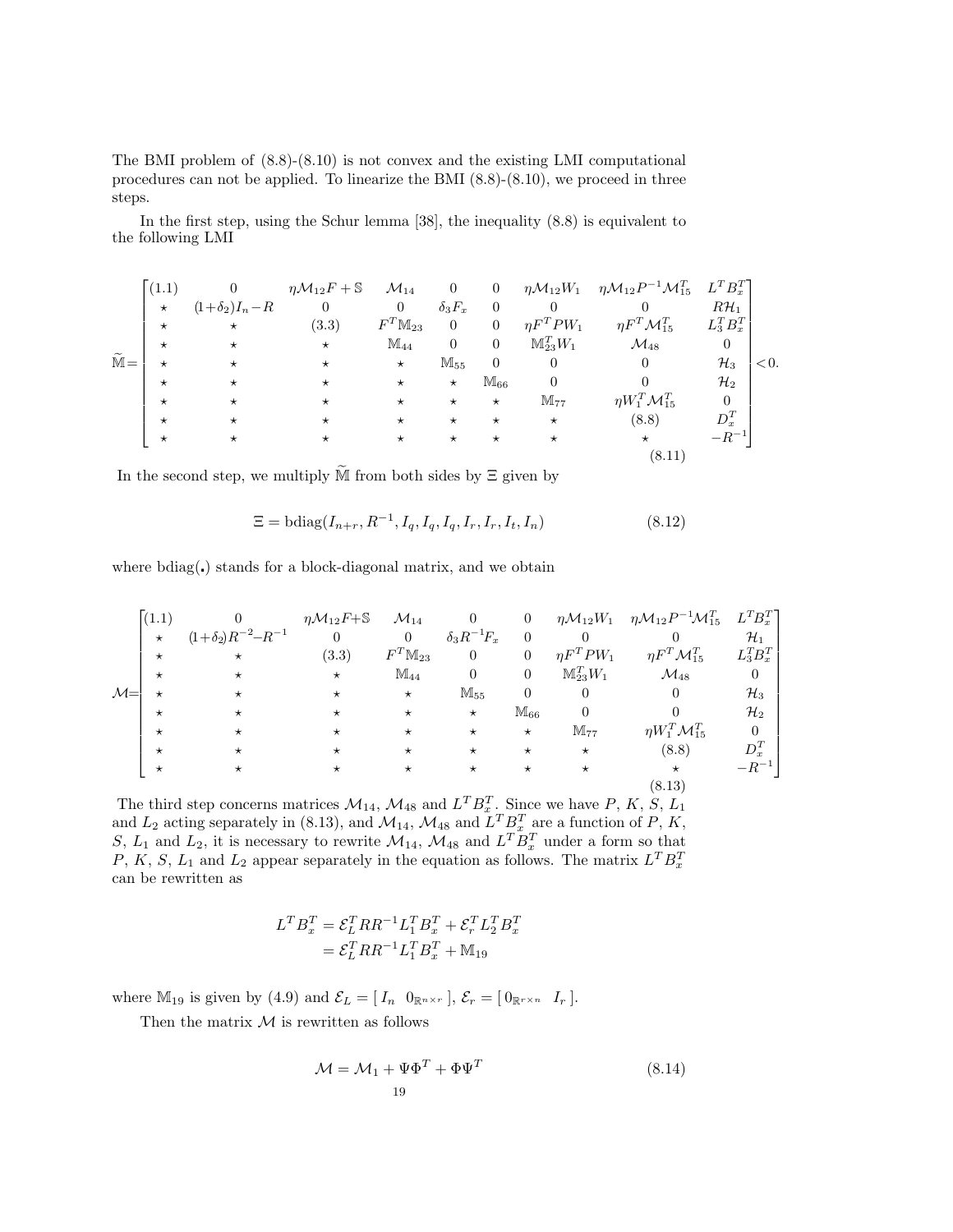where  $\Phi = \tilde{\Phi}\Omega$ , and

|                   | (1.1)      |                             | $\eta \mathcal{M}_{12} F + \mathbb{S}$ | $\bf{0}$     |                      | $\overline{0}$ |                        | $\eta \mathcal{M}_{12}W_1$ $\eta \mathcal{M}_{12}P^{-1}\mathcal{M}_{15}^T$ | $\mathbb{M}_{19}$ |
|-------------------|------------|-----------------------------|----------------------------------------|--------------|----------------------|----------------|------------------------|----------------------------------------------------------------------------|-------------------|
|                   | $^{\star}$ | $(1+\delta_2)R^{-2}-R^{-1}$ | $\theta$                               | $\theta$     | $\delta_3 R^{-1}F_x$ | $\overline{0}$ |                        |                                                                            | $\mathcal{H}_1$   |
|                   | $^{\star}$ | $\star$                     | (3.3)                                  | $F^T M_{23}$ | $\overline{0}$       | $\overline{0}$ | $\eta F^T\!PW_1$       | $\eta F^T {\cal M}_{15}^T$                                                 | $L_3^TB_x^T$      |
|                   | $\star$    | $^\star$                    | $\star$                                | $M_{44}$     | $\Omega$             | $\overline{0}$ | $\mathbb{M}_{23}^TW_1$ | $\bf{0}$                                                                   | $\overline{0}$    |
| $\mathcal{M}_1 =$ | $\star$    | $^{\star}$                  | $^\star$                               | $\star$      | $M_{55}$             | $\theta$       | $\overline{0}$         |                                                                            | $\mathcal{H}_3$   |
|                   | $\star$    | $^\star$                    | $^{\star}$                             | $\star$      | $\star$              | $M_{66}$       |                        |                                                                            | $\mathcal{H}_2$   |
|                   | $\star$    | $^\star$                    | $^\star$                               | $^\star$     | $\star$              | $\star$        | $M_{77}$               | $\eta W_1^T {\cal M}_{15}^T$                                               | $\boldsymbol{0}$  |
|                   | $^{\star}$ | $^\star$                    | $^\star$                               | $^\star$     | $\star$              | $\star$        | $\star$                | (8.8)                                                                      | $D_x^T$           |
|                   | $^\star$   | $^\star$                    | $^\star$                               | $^\star$     | $\star$              | $\star$        | $^{\star}$             | $\star$                                                                    | $-R^{-1}$         |
|                   |            |                             |                                        |              |                      |                |                        | (8.15)                                                                     |                   |

and

$$
\left\{ \begin{array}{l} \Psi^T = \begin{bmatrix} \mathcal{M}^T_{12} & 0 & 0 & 0 & 0 & 0 & 0 & 0 & 0 \\ \mathcal{E}_L & 0 & 0 & 0 & 0 & 0 & 0 & 0 & 0 \\ 0 & 0 & 0 & \mathbb{M}_{23} & 0 & 0 & 0 & 0 & 0 \\ \tilde{\Phi}^T = \begin{bmatrix} 0 & 0 & 0 & \mathbb{M}_{23} & 0 & 0 & 0 & 0 & 0 & 0 \\ 0 & 0 & 0 & 0 & 0 & 0 & 0 & 0 & 0 & 0 \\ 0 & 0 & 0 & 0 & 0 & 0 & 0 & \mathcal{M}_{15}^T & 0 \end{bmatrix} & \mathbf{\Omega} = \text{bdiag}(P^{-1}, R, P^{-1}). \end{array} \right.
$$

In the third step, we use lemma 1 with  $\Sigma = \Omega^{-1}$  to obtain an upper bound of the term  $\Psi \Phi^T + \Phi \Psi^T$  in (8.14) and the following inequality holds for any positive scalar  $\epsilon$ 

|                                            |                     |                                     |                    |          |                     | U              | 0                  | $\tau$     | $\mathcal{M}_{12}$ | $\mathcal{E}_L^T$ | $\mathbf{0}$          |   | $\mathsf{\Gamma}{\mathcal{M}}_{12}$ | $\mathcal{E}_I^T$ | $\tau$<br>$\theta$  |  |
|--------------------------------------------|---------------------|-------------------------------------|--------------------|----------|---------------------|----------------|--------------------|------------|--------------------|-------------------|-----------------------|---|-------------------------------------|-------------------|---------------------|--|
|                                            |                     | 0                                   | 0                  |          | 0                   | O              | $\overline{0}$     |            | O                  | 0                 | $\overline{0}$        |   |                                     | 0                 | $\theta$            |  |
|                                            |                     | 0                                   | 0                  |          | 0                   | U              | 0                  |            | U                  |                   | 0                     |   |                                     |                   | 0                   |  |
|                                            | $\mathbb{M}_{23}^T$ |                                     | 0                  |          | $\mathbb{M}_{23}^T$ | O              | 0                  |            | 0                  |                   | $\mathbb{M}_{23}^{T}$ |   |                                     |                   | $\mathbb{M}_{23}^T$ |  |
| $\Psi\Phi^T {+} \Phi \Psi^T$<br>$\epsilon$ | 0                   | 0                                   | 0                  | $\Omega$ | U                   | U              | 0                  | $+ -$      | O                  |                   | $\boldsymbol{0}$      | Ω |                                     |                   |                     |  |
|                                            |                     |                                     |                    |          |                     | O              | 0                  | $\epsilon$ | 0                  |                   | $\overline{0}$        |   |                                     |                   | $\theta$            |  |
|                                            |                     |                                     | 0                  |          |                     | O              | 0                  |            | 0                  |                   | $\overline{0}$        |   |                                     |                   | $\theta$            |  |
|                                            |                     | 0                                   | $\mathcal{M}_{15}$ |          |                     | O              | $\mathcal{M}_{15}$ |            | 0                  | 0                 | $\overline{0}$        |   |                                     |                   | $\theta$            |  |
|                                            | 0                   | $_{c}L_{1}R^{-1}$<br>B <sub>x</sub> | 0                  |          | 0                   | $B_xL_1R^{-1}$ | $\mathbf{0}$       |            | 0                  |                   | $\mathbf{0}$          |   |                                     |                   | $\theta$            |  |

This implies that if the following linear matrix inequality

|       | $\mathbb{M}_{11} + \Upsilon_1^T \Pi \Upsilon_1$ |                                    | $\Upsilon_1^T\Pi\Upsilon_3+\mathbb{S}$ | $\overline{0}$                                |                | $\theta$       | $\Upsilon_1^T \Pi \Upsilon_7$               | $\Upsilon_1^T \Pi \Upsilon_8$                   | $M_{19}$                                     |       |
|-------|-------------------------------------------------|------------------------------------|----------------------------------------|-----------------------------------------------|----------------|----------------|---------------------------------------------|-------------------------------------------------|----------------------------------------------|-------|
|       | $\star$                                         | $\Upsilon_2^T\Pi\Upsilon_2-\Gamma$ |                                        | 0                                             | $M_{25}$       | $\theta$       |                                             |                                                 | $\mathcal{H}_1$                              |       |
|       | $\star$                                         | $\star$                            | $M_{33} + \Upsilon_3^T \Pi \Upsilon_3$ | $F^T \mathbb{M}_{23}$                         | $\overline{0}$ | $\overline{0}$ | $\Upsilon_2^T \Pi \Upsilon_7$               | $\Upsilon_3^T \Pi \Upsilon_8$                   | $L_3^TB_x^T$                                 |       |
|       | $\star$                                         | $\star$                            | $\star$                                | $\mathbb{M}_{{44}}+\Upsilon_4^T\Pi\Upsilon_4$ | $\Omega$       | $\overline{0}$ | $\mathbb{M}_{23}^{T}W_1$                    |                                                 |                                              |       |
| $M =$ |                                                 |                                    |                                        | $\star$                                       | $M_{55}$       | $\Omega$       |                                             |                                                 | $\mathcal{H}_3$                              | $<$ 0 |
|       | $^\star$                                        |                                    |                                        | $^\star$                                      | $^{\star}$     | $M_{66}$       |                                             |                                                 | $\mathcal{H}_2$                              |       |
|       |                                                 |                                    |                                        | $^\star$                                      | $\star$        | $\star$        | $\Upsilon_7^T \Pi \Upsilon_7 - \lambda I_r$ | $\Upsilon_7^T \Pi \Upsilon_8$                   |                                              |       |
|       | $\star$                                         |                                    |                                        | *                                             | $\star$        | $^{\star}$     | $\star$                                     | $\Upsilon_{8}^{T}\Pi\Upsilon_{8}-\lambda I_{t}$ | $D_x^T$                                      |       |
|       |                                                 |                                    |                                        |                                               |                |                |                                             |                                                 | $\Upsilon_{\rm o}^T\Pi\Upsilon_{9}-\Gamma$ J |       |
|       |                                                 |                                    |                                        |                                               |                |                |                                             | (8.16)                                          |                                              |       |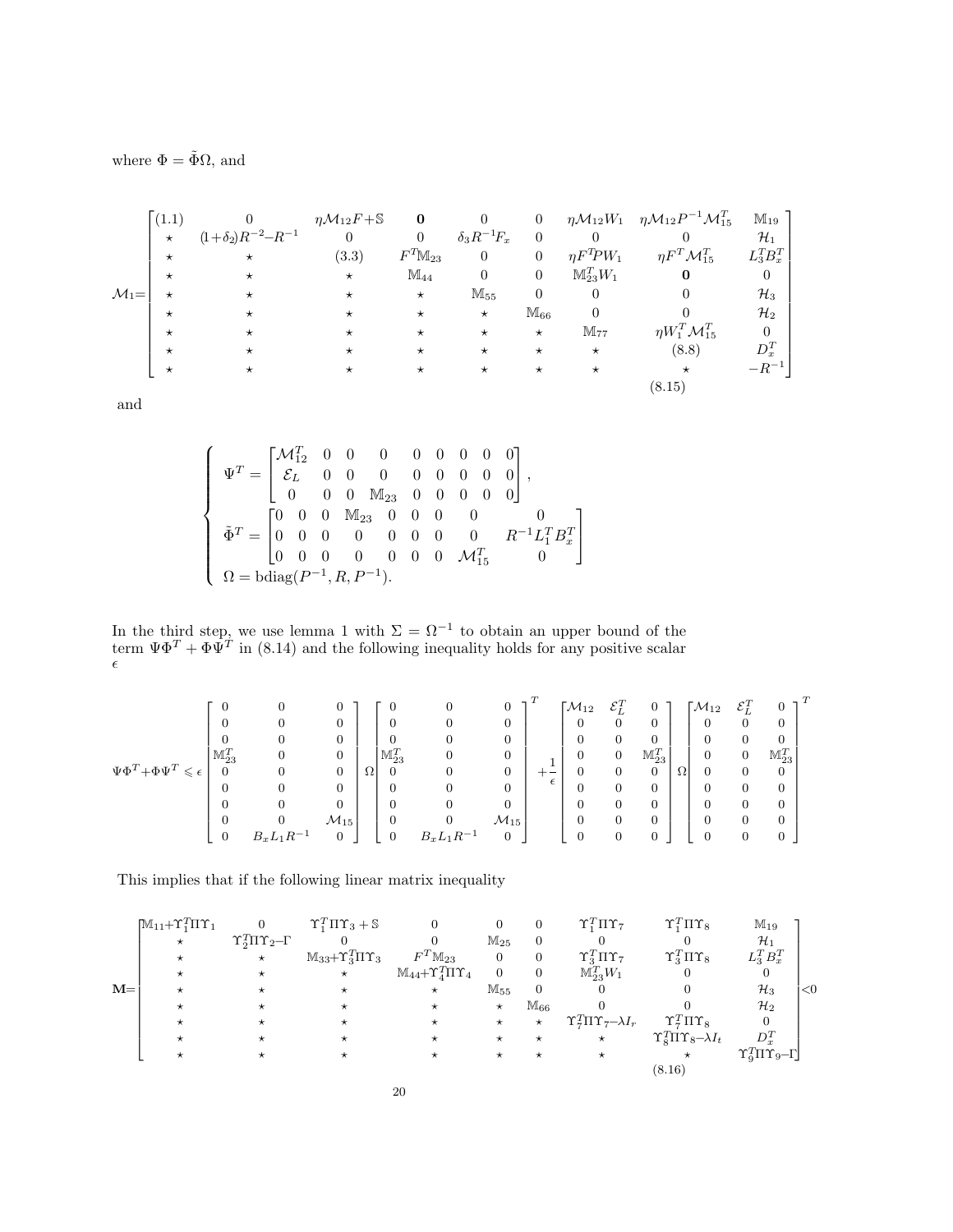is verified then  $V < 0$ , where  $\Gamma = R^{-1}$ ,  $\mathcal{Y} = L_1 \Gamma$  and

$$
\left\{\begin{array}{lll} \Upsilon_1^T = \begin{bmatrix} \mathcal{M}_{12} & \mathcal{M}_{12} & \mathcal{E}_L^T & 0 & 0 & 0 & 0 \end{bmatrix}, \\ \Upsilon_2^T = \begin{bmatrix} 0 & 0 & 0 & \Gamma & 0 & 0 & 0 \end{bmatrix}, \\ \Upsilon_3^T = \begin{bmatrix} F^T P & 0 & 0 & 0 & 0 & 0 & 0 \end{bmatrix}, \\ \Upsilon_4^T = \begin{bmatrix} 0 & 0 & 0 & 0 & \mathbb{M}_{23}^T & 0 & 0 \end{bmatrix}, \\ \Upsilon_5^T = \begin{bmatrix} W_1^T P & 0 & 0 & 0 & 0 & 0 & 0 \end{bmatrix}, \\ \Upsilon_8^T = \begin{bmatrix} \mathcal{M}_{15} & 0 & 0 & 0 & 0 & \mathcal{M}_{15} & 0 \end{bmatrix}, \\ \Upsilon_9^T = \begin{bmatrix} 0 & 0 & 0 & 0 & 0 & 0 & \mathcal{B}_x \mathcal{Y} \end{bmatrix}, \\ \Pi = \text{bdiag}(\eta P^{-1}, \epsilon^{-1} P^{-1}, \epsilon^{-1} R, \tau_3^{-1} I_n, \tau_4^{-1} P^{-1}, \epsilon P^{-1}, \epsilon R). \end{array} \right.
$$

We also let,

$$
\mathbf{M} = \mathbf{M}_1 + \Upsilon \Pi \Upsilon^T \tag{8.17}
$$

where

$$
\Upsilon^T = \begin{bmatrix} \Upsilon_1 & \Upsilon_2 & \Upsilon_3 & \Upsilon_4 & 0 & 0 & \Upsilon_7 & \Upsilon_8 & \Upsilon_9 \end{bmatrix}
$$

and

$$
\mathbf{M}_{1} = \begin{bmatrix} \mathbb{M}_{11} & 0 & \mathbb{S} & 0 & 0 & 0 & 0 & 0 & \mathbb{M}_{19} \\ \star & -\Gamma & 0 & 0 & \mathbb{M}_{25} & 0 & 0 & 0 & \mathcal{H}_{1} \\ \star & \star & \mathbb{M}_{33} & F^{T} \mathbb{M}_{23} & 0 & 0 & 0 & 0 & L_{3}^{T} B_{x}^{T} \\ \star & \star & \star & \mathbb{M}_{44} & 0 & 0 & \mathbb{M}_{23}^{T} W_{1} & 0 & 0 \\ \star & \star & \star & \star & \mathbb{M}_{55} & 0 & 0 & 0 & \mathcal{H}_{3} \\ \star & \star & \star & \star & \star & \mathbb{M}_{66} & 0 & 0 & \mathcal{H}_{2} \\ \star & \star & \star & \star & \star & \star & \star & -\lambda I_{r} & 0 & 0 \\ \star & \star & \star & \star & \star & \star & \star & \star & -\lambda I_{t} & D_{x}^{T} \\ \star & \star & \star & \star & \star & \star & \star & \star & \star & \star & -\Gamma \end{bmatrix} \qquad (8.18)
$$

Now using the Schur lemma and the notations  $\mathcal{X} = K^T P$ ,  $\mathcal{Y} = L_1 \Gamma$ , the inequality (4.7) and (8.17) are equivalent, which completes the proof.

8.2. The inequality  $(4.6)$  implies the conditions  $(4.4)-(4.5)$ . By using a quite similar argument as the one given in [23], it is easy to show that the inequality (4.6) implies the two conditions (4.4) and (4.5). Indeed, If  $\begin{bmatrix} f^T & w_f^T & w^T \end{bmatrix}^T \neq 0$ , then by taking the sum of the inequality (4.6) from  $k = 0$  to  $k \to N$ , we get

$$
\sum_{k=0}^{k=N} \left\| \begin{bmatrix} e(k) \\ x(k) \end{bmatrix} \right\|^2 - \lambda \sum_{k=0}^{k=N} \left( \|f\|^2 + \|w_f\|^2 + \|w\|^2 \right) + \sum_{k=0}^{k=N} (V_{K+1} - V_K) < 0. \tag{8.19}
$$

which is equivalent to

$$
\sum_{k=0}^{k=N} \left\| \begin{bmatrix} e(k) \\ x(k) \end{bmatrix} \right\|^2 < \lambda \sum_{k=0}^{k=N} \left( \left\| f(k) \right\|^2 + \left\| w_f(k) \right\|^2 + \left\| w(k) \right\|^2 \right) - V_{N+1} + V_0
$$

When  $N \to \infty$ , we have:  $\lim_{N \to \infty}$  $\sum_{i=1}^{k=N}$  $k=0$   $\lceil e(k) \rceil$  $x(k)$  $\mathbb{R}$ 2  $=\left\| \right\|$  $\lceil e(k) \rceil$  $x(k)$  $\rfloor\Vert$ 2  $\ell_2$  $\lim_{N\to\infty}$  $\sum_{i=1}^{k=N}$  $k=0$  $\|f(k)\|^2 =$  $\left\Vert f(k)\right\Vert _{\ell_{2}}^{2},\lim_{N\rightarrow\infty}% \left\Vert \mathcal{H}_{\ell_{1}\left( n\right) }\right\Vert _{\ell_{1}\left( n\right) }^{2}.$  $\sum_{i=1}^{k=N}$  $\sum_{k=0}^{\infty} \|w_f(k)\|^2 = \|w_f(k)\|^2_{\ell^2}$  $\frac{2}{\ell_2}$ , and  $\lim_{N \to \infty}$  $\sum_{i=1}^{k=N}$  $k=0$  $\|w(k)\|^2 = \|w(k)\|_{\ell_2}^2$ . Since 21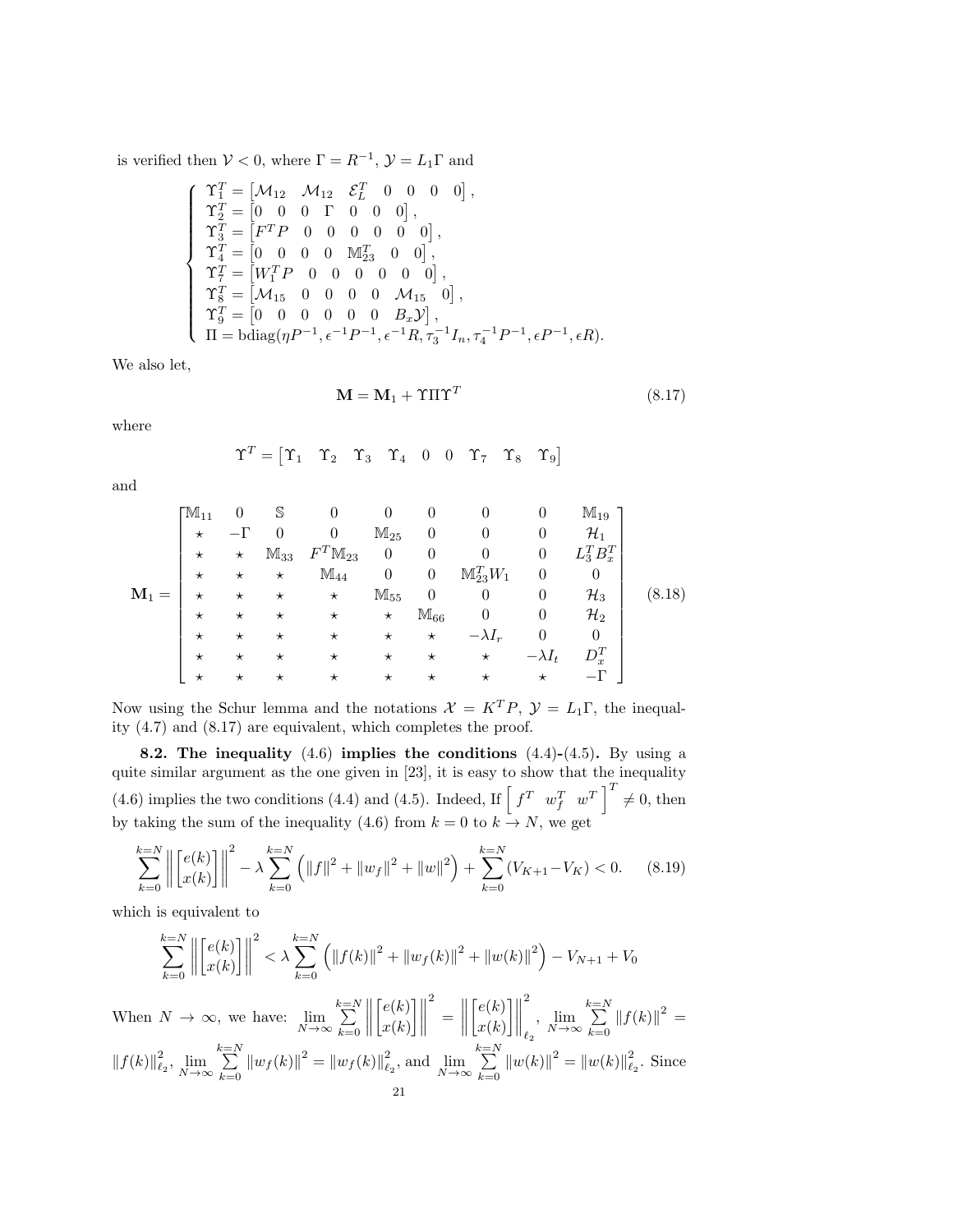$V_{N+1} \geq 0$ , then  $\lim_{N \to \infty} V_{N+1} \geq 0$ . Therefore, knowing that  $V_0 = V([e_0; \Delta h_0; x_0])$ , we obtain

$$
\left\| \begin{bmatrix} e(k) \\ x(k) \end{bmatrix} \right\|_{\ell_2}^2 < \lambda \left( \|f(k)\|_{\ell_2}^2 + \|w_f(k)\|_{\ell_2}^2 + \|w(k)\|_{\ell_2}^2 \right) + V \left( \begin{bmatrix} e_0 \\ \Delta h_0 \\ x_0 \end{bmatrix} \right)
$$
(8.20)

Besides, using the Lyapunov function (8.1), we get

$$
V\left(\begin{bmatrix} e_0\\ \Delta h_0\\ x_0 \end{bmatrix}\right) = \begin{bmatrix} e(0)\\ \Delta h_0\\ x(0) \end{bmatrix}^T \Xi \begin{bmatrix} e(0)\\ \Delta h_0\\ x(0) \end{bmatrix} \le \lambda_{max}(\Xi) \left\| \begin{bmatrix} e(0)\\ \Delta h_0\\ x(0) \end{bmatrix} \right\|^2 \tag{8.21}
$$

where

$$
\Xi = \begin{bmatrix} P & S & 0 \\ S^T & Q & 0 \\ 0 & 0 & R \end{bmatrix}
$$

On the other hand, using the one-sided Lipschitz and the inner-bounded conditions  $(2.4)$  and  $(2.5)$ , it follows that

$$
\left\|\Delta h_0\right\|^2 \leqslant \left(\gamma \rho + \beta\right) \left\|e(0)\right\|^2 \tag{8.22}
$$

From (8.21) and (8.22), we obtain the following inequality

$$
V\left(\begin{bmatrix}e_0\\ \Delta h_0\\ x_0\end{bmatrix}\right) \leq \kappa_0 \left\| \begin{bmatrix}e(0)\\ x(0)\end{bmatrix} \right\|^2 \tag{8.23}
$$

where  $\kappa_0 = \max((1 + \gamma \rho + \beta)\lambda_{max}(\Xi), \lambda_{max}(\Xi)).$ 

Finally, by substituting the left hand-side of the inequality (8.23) in (8.20) we get

$$
\left\| \begin{bmatrix} e(k) \\ x(k) \end{bmatrix} \right\|_{\ell_2}^2 < \lambda \left\| \begin{bmatrix} f(k) \\ w_f(k) \\ w(k) \end{bmatrix} \right\|_{\ell_2}^2 + \kappa_0 \left\| \begin{bmatrix} e(0) \\ x(0) \end{bmatrix} \right\|^2
$$

that leads to (4.5).

Whereas, if  $\begin{bmatrix} f^T & w_f^T & w^T \end{bmatrix}^T = 0$ , then the inequality (4.6) implies that  $\Delta V$  +  $\xi^T \xi < 0$ . Thus, from the Lyapunov theory, we deduce that the augmented vector  $\xi(k) = \begin{bmatrix} e(k) \\ e(k) \end{bmatrix}$  $x(k)$ converges exponentially toward zero, and then the existence of  $\alpha, \beta > 0$ so that

$$
\|\xi(k)\| \leq \beta \, \|\xi(0)\| \, e^{-\alpha k}.
$$

which means to

$$
0 \le \sum_{k=0}^{k=\infty} \|\xi(k)\|^2 \le \frac{\beta^2}{1 - e^{-\alpha}} \left\|\xi(0)\right\|^2
$$
  
22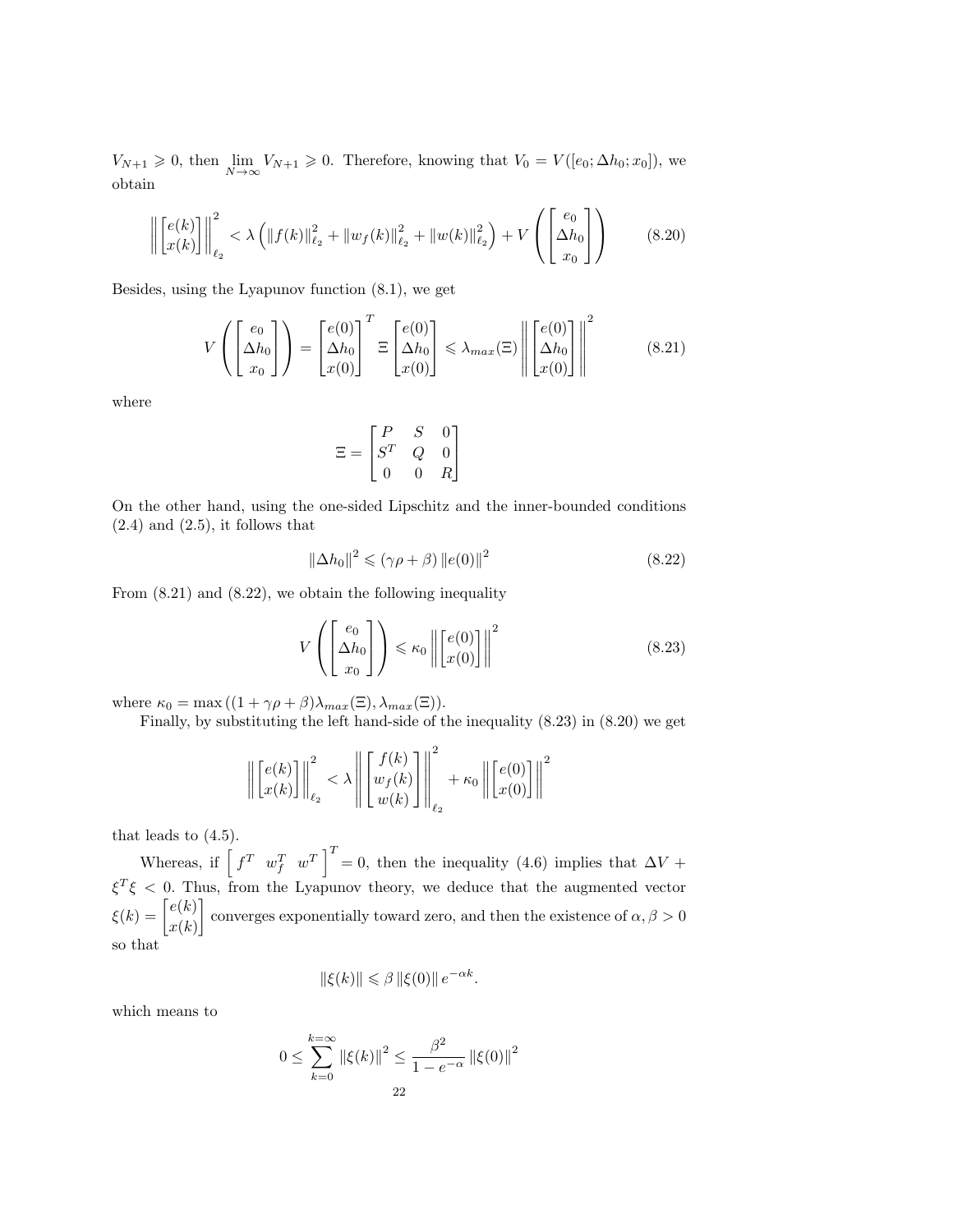we deduce that

$$
\lim_{k \to +\infty} \left( \| \xi(k) \| \right) = 0.
$$

In this appendix, we only demonstrate the equivalence between  $(4.6)$  and  $(4.4)-(4.5)$ , the equivalence between  $(3.9)$  and  $(3.7)-(3.8)$  can be obtained in the same manner and by assuming that  $x(k) = 0$ ,  $f(k) = 0$  in (8.19). This ends the proof.

#### REFERENCES

- [1] M. Blanke, M. Kinnaert, J. Lunze, and M. Staroswiecki, Diagnosis and fault-tolerant control. Berlin: Springer, 2003.
- [2] Z. Gao and S. X. Ding, "Actuator fault robust estimation and fault-tolerant control for a class of nonlinear descriptor systems," Automatica, vol. 43, pp. 912–920, 2007.
- [3] M. Arcak and P. Kokotović, "Nonlinear observers: A circle criterion design and robustness analysis," Automatica, vol. 37, pp. 1923–1930, 2001.
- [4] X. Fan and M. Arcak, "Observer design for systems with multivariable monotone nonlinearities," Syst. & Contr. Letters, vol. 50, pp. 319–330, 2003.
- [5] H. Trinh, T. Tran, and T. Fernando, "Disturbance decoupled observers for systems with unknown inputs," IEEE Trans. Aut. Control, vol. 53, pp. 2397–2402, 2008.
- [6] S. Ibrir, W. F. Xie, and C. Y. Su, "Observer-based control of discrete-time lipschitzian nonlinear systems: application to one-link flexible joint robot," Int. J. Contr., vol. 78, pp. 385–395, 2005.
- [7] S. Ibrir, "Circle-criterion approach to discrete-time nonlinear observer design," Automatica, vol. 43, pp. 1432–1441, 2007.
- [8] M. Abbaszadeh and H. Marquez, "Robust  $\mathcal{H}_{\infty}$  observer design for sampled-data Lipschitz nonlinear systems with exact and Euler approximate models," Automatica, vol. 44, pp. 799–806, 2008.
- [9] F. E. Thau, "Observing the state of non-linear dynamic systems," Int. J. Contr., vol. 17, pp. 471–479, 1973.
- [10] G. Phanomchoeng and R. Rajamani, "The bounded Jacobian approach to nonlinear observer design," in Proc. IEEE American Control Conf., Baltimore, USA, 2010, pp. 6083–6088.
- [11] A. Zemouche, M. Boutayeb, and G. I. Bara, "Observers for a class of Lipschitz systems with extension to  $\mathcal{H}_{\infty}$  performance analysis," Syst. & Contr. Letters, vol. 57, pp. 18–27, 2008.
- [12] G. D. Hu, "Observers for one-sided Lipschitz non-linear systems," IMA J. Mathematical Control & Information, vol. 23, pp. 395–401, 2006.
- [13] M. Benallouch, M. Boutayeb, and M. Zasadzinski, "Observers design for one-sided Lipschitz discrete-time systems," Syst. & Contr. Letters, vol. 61, pp. 879–886, 2012.
- [14] G. D. Hu, "A note on observer for one-sided Lipschitz non-linear systems," IMA J. Mathematical Control & Information, vol. 25, pp. 297–303, 2008.
- [15] M. Xu, G. D. Hu, and Y. Zhao, "Reduced-order observer design for one-sided Lipschitz nonlinear systems," IMA J. Mathematical Control & Information, vol. 26, pp. 299–317, 2009.
- [16] Y. Zhao, J. Tao, and N. Z. Shi, "A note on observer design for one-sided Lipschitz nonlinear systems," Syst. & Contr. Letters, vol. 59, pp. 66–71, 2010.
- [17] M. Abbaszadeh and H. J. Marquez, "Nonlinear observer design for one-sided Lipschitz systems," in Proc. IEEE American Control Conf., Baltimore, USA, 2010, pp. 5284–5289.
- [18] W. Zhang, H. Su, F. Zhu, and D. Yue, "A note on observers for discrete-time lipschitz nonlinear systems," IEEE Trans. Circ. Syst. II: Express Briefs, vol. 59, pp. 123–127, 2012.
- [19] D. H. S. Maithripala, W. P. Dayawansa, and J. M. Berg, "Intrinsic observer-based stabilization for simple mechanical systems on lie groups," SIAM J. Contr. Opt., vol. 44, pp. 1691–1711, 2005.
- [20] B. Song and J. Hedrick, "Observer-based dynamic surface control for a class of nonlinear systems: An LMI approach," IEEE Trans. Aut. Control, vol. 49, pp. 1995–2001, 2004.
- [21] C. Lien, "Robust observer-based control of systems with state perturbations via LMI approach," IEEE Trans. Aut. Control, vol. 49, pp. 1365–1370, 2004.
- [22] M. Abbaszadeh and H. J. Marquez, "LMI optimization approach to robust  $\mathcal{H}_{\infty}$  observer design and static output feedback stabilization for discrete-time nonlinear uncertain systems," Int. J. Robust & Nonlinear Contr., vol. 19, pp. 313–340, 2009.
- [23] B. Grandvallet, A. Zemouche, H. Souley-Ali, and M. Boutayeb, "New LMI condition for observer-based  $\mathcal{H}_{\infty}$  stabilization of a class of nonlinear discrete-time systems," SIAM J. Contr. Opt., vol. 51, pp. 784–800, 2013.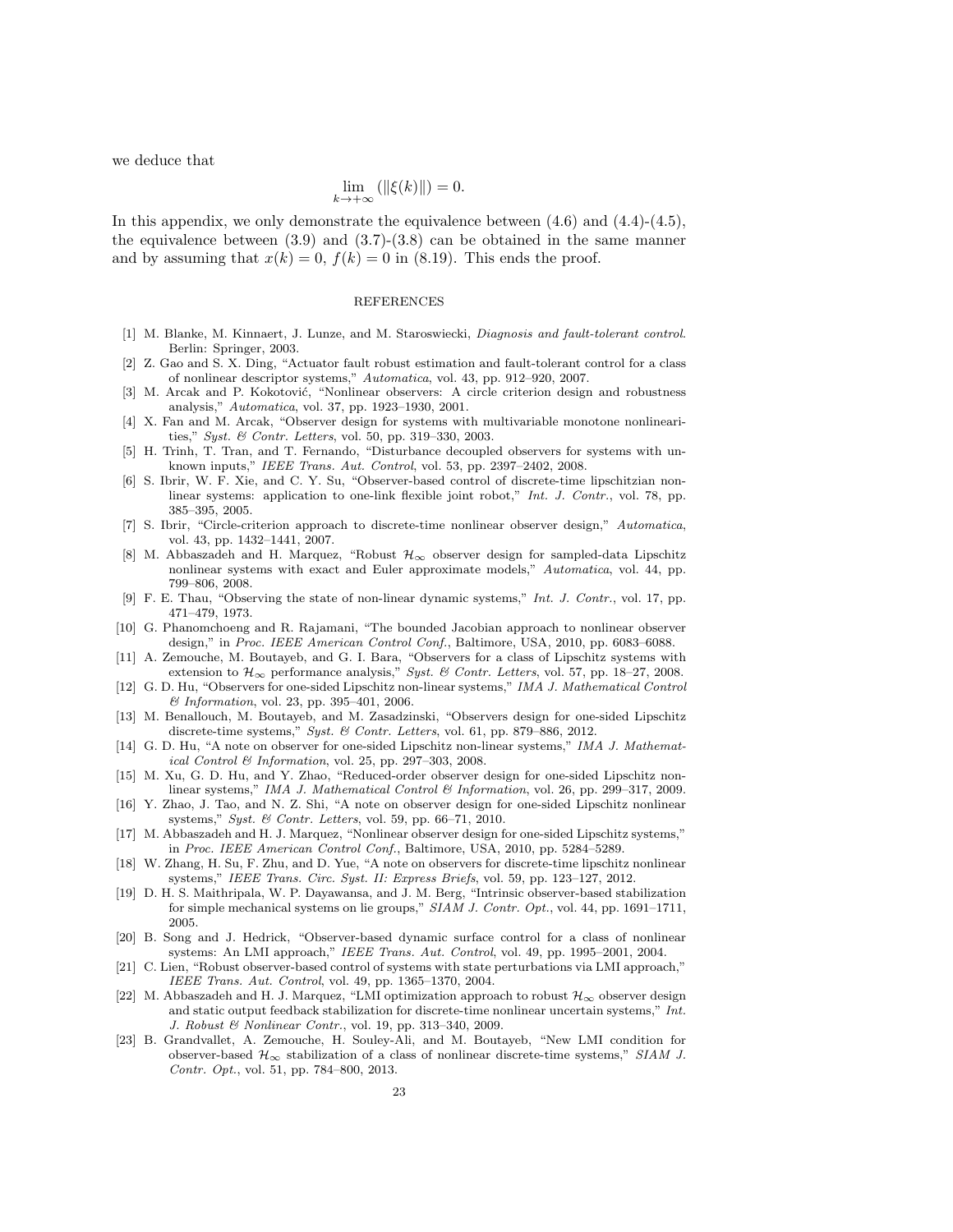- [24] M. Wu, Y. He, and J. H. She, Stability analysis and robust control of time-delay systems. Berlin Heidelberg: Springer, 2010.
- [25] S. Ibrir and S. Diop, "Novel LMI conditions for observer-based stabilization of Lipschitzian nonlinear systems and uncertain linear systems in discrete-time," Applied Mathematics and Computation, vol. 206, pp. 579–588, 2008.
- [26] W. P. M. H. Heemels, J. Daafouz, and G. Millerioux, "Observer-based control of discretetime LPV systems with uncertain parameters," IEEE Trans. Aut. Control, vol. 55, pp. 2130–2135, 2010.
- [27] S. Wang, E. J. Davison, and P. Dorato, "Observing the states of systems with unmeasurable disturbances," IEEE Trans. Aut. Control, vol. 20, pp. 716–717, 1975.
- [28] S. P. Bhattacharyya, "Observer design for linear systems with unknown inputs," IEEE Trans. Aut. Control, vol. 23, pp. 483–484, 1978.
- [29] N. Kobayashi and T. Nakamizo, "An observer design for linear systems with unkown inputs," Int. J. Contr., vol. 35, pp. 605–619, 1982.
- [30] F. W. Fairman, S. Mahil, and L. Luk, "Disturbance decoupled observer design via singular value decomposition," IEEE Trans. Aut. Control, vol. 29, pp. 84–86, 1984.
- [31] M. Hou and P. C. Müller, "Design of observers for linear systems with unknown inputs," IEEE Trans. Aut. Control, vol. 37, pp. 871–875, 1992.
- [32] M. Darouach, "On the novel approach to the design of unknown input observers," IEEE Trans. Aut. Control, vol. 39, pp. 698–699, 1994.
- [33] P. Kabore and H. Wang, "Design of fault diagnosis filters and fault-tolerant control for a class of nonlinear systems," IEEE Trans. Aut. Control, vol. 46, pp. 1805–1810, 2001.
- [34] M. Benosman and K. Lum, "Passive actuators fault-tolerant control for affine nonlinear systems," IEEE Trans. Control Syst. Techn., vol. 18, pp. 152–163, 2010.
- [35] B. Jiang, M. Staroswiecki, and V. Cocquempot, "Fault accommodation for nonlinear dynamic systems," IEEE Trans. Aut. Control, vol. 51, pp. 1578–1583, 2006.
- [36] L. Xie and C. de Souza, "Robust  $\mathcal{H}_{\infty}$  control for linear systems with norm-bounded timevarying uncertainties," IEEE Trans. Aut. Control, vol. 37, pp. 1188–1191, 1992.
- [37] A. van der Schaft, " $\mathcal{L}_2$ -gain analysis of nonlinear systems and nonlinear state-feedback  $\mathcal{H}_{\infty}$ control," IEEE Trans. Aut. Control, vol. 37, pp. 770–784, 1992.
- [38] S. Boyd, L. El Ghaoui, E. Féron, and V. Balakrishnan, Linear Matrix Inequalities in Systems and Control Theory. Philadelphia: SIAM, 1994.